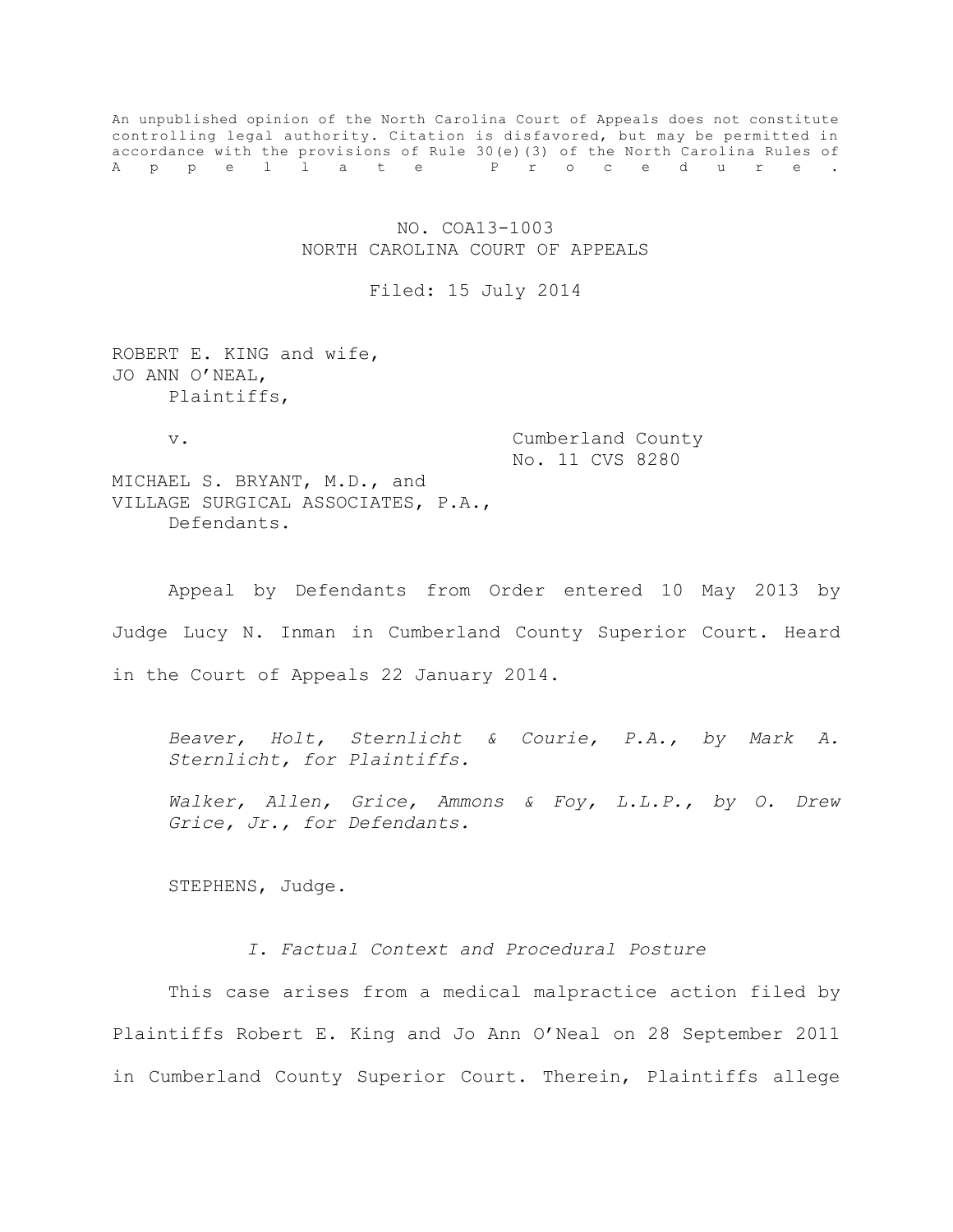that Defendant Michael S. Bryant negligently performed a laparoscopic bilateral inguinal hernia repair on King on 14 May 2009. On 4 November 2011, Defendants submitted a motion to stay proceedings in superior court and to enforce an agreement to alternative dispute resolution ("the arbitration agreement") between the parties. Plaintiffs moved the court to deny that motion on 16 November 2011, asserting that the arbitration agreement is not enforceable.

In pertinent part, the arbitration agreement provides as follows:

### **Village Surgical Associates, PA**

## **Agreement to Alternative Dispute Resolution**

**In accordance with the terms of the Federal Arbitration Act, 9 USC 1-16, I agree that any dispute arising out of or related to the provision of healthcare services by me, by Village Surgical Associates, PA, or its employees, physician members and agents, shall be subject to final and binding resolution through private arbitration.** 

The parties to this Agreement shall agree upon three Arbitrators and at least one arbitrator of the three shall be a physician licensed to practice medicine and shall be board certified in the same specialty as the physician party. The remaining Arbitrators either shall be licensed to practice law in NC or licensed to practice medicine in NC. The parties shall agree upon all rules that shall govern the arbitration, but may be guided by the Health Care Claim Settlement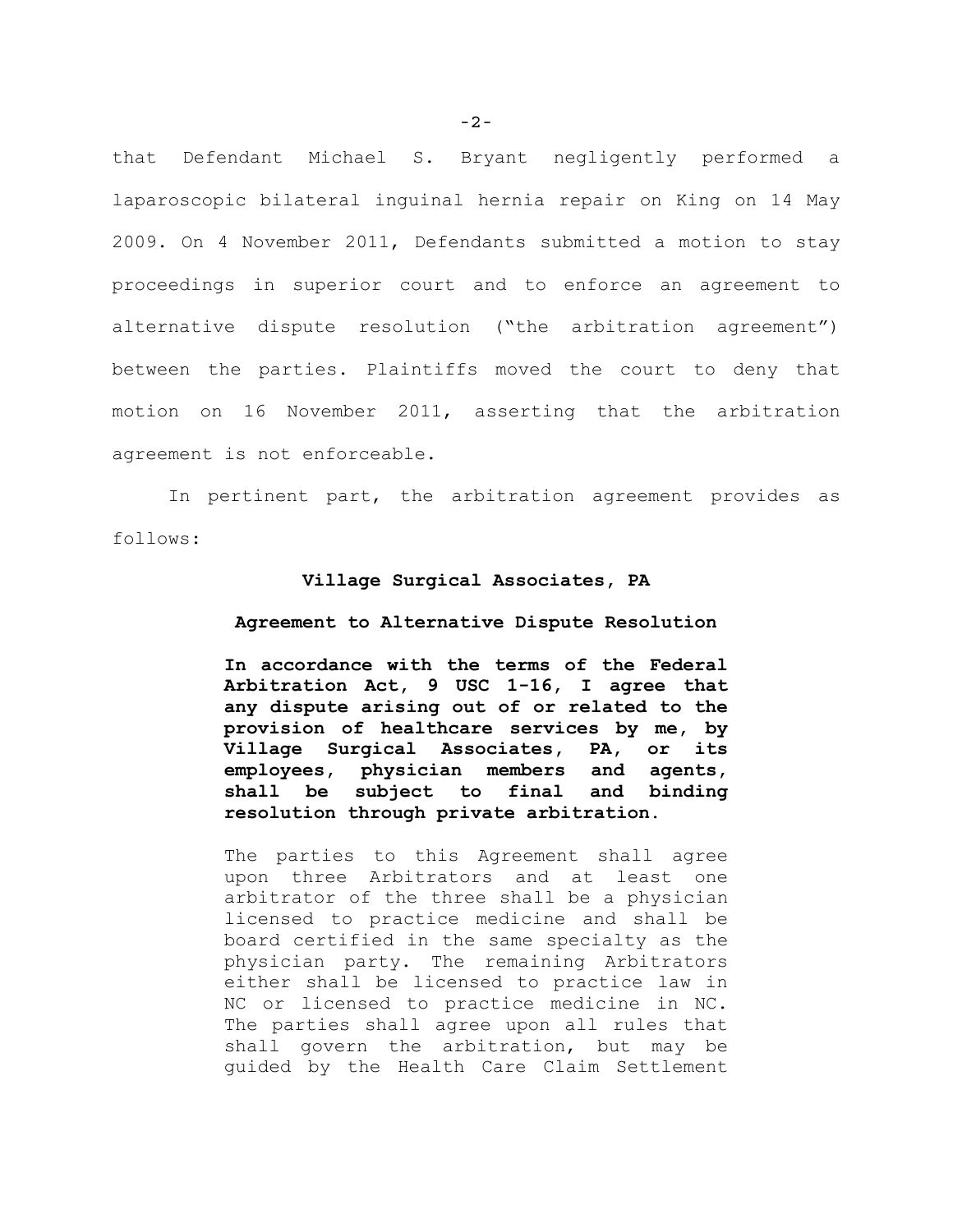Procedures of the American Arbitration Association, a copy of which is available to me upon request. I understand that this agreement includes all health care services which previously have been or will in the future be provided to me, and that this agreement is not restricted to those health care services rendered in connection with any particular treatment, office or hospital admission. I understand that this agreement is also binding on any individual or entity and not a precondition to receiving health care services.

. . . .

(Emphasis in original). The arbitration agreement was signed on 29 April 2009, approximately two weeks before King's surgery.

A hearing on Defendants' motion was held on 12 March 2012. The trial court issued an order that same day, denying Defendants' motion on the grounds that the arbitration agreement: (1) "leaves material portions open to future agreements by providing, *inter alia*, that the parties shall agree upon three arbitrators and . . . agree upon all rules that shall govern the arbitration"; (2) is an "agreement to agree"; and (3) is not a binding contract. Defendants appealed the order to this Court on 10 April 2012 in *King v. Bryant*, N.C. App. \_\_, \_\_, 737 S.E.2d 802, 805 (2013) [hereinafter *King I*]. In an opinion filed 5 February 2013, this Court concluded that the arbitration agreement was not invalid for indefiniteness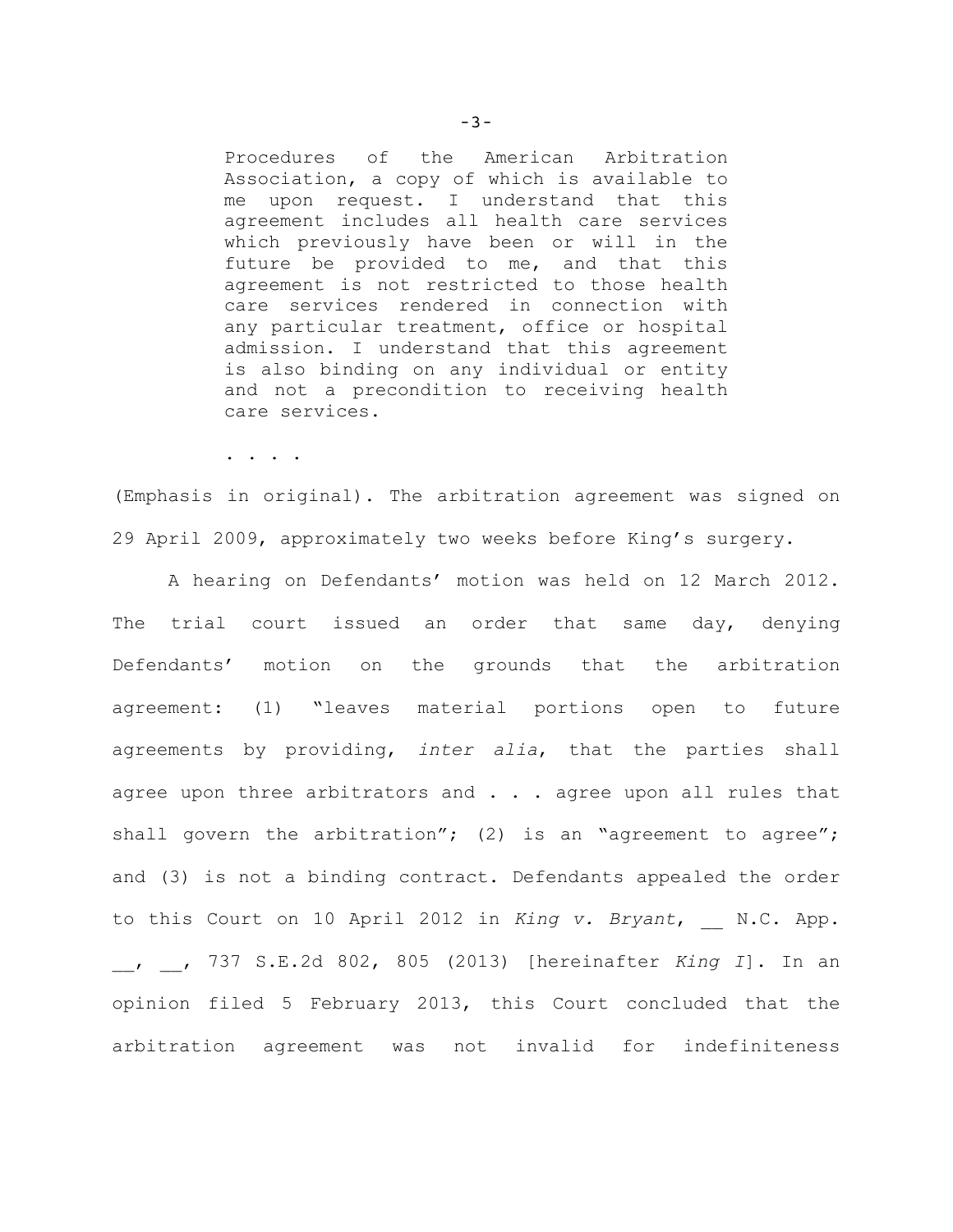regarding the identity of the arbitrators or the procedures to be followed during arbitration. *Id.* at , 737 S.E.2d at 807-08. We declined, however, to address Plaintiffs' arguments that the arbitration agreement was unconscionable and inapplicable to O'Neal and remanded the case to the trial court with instructions to address those arguments. *Id.* at , 737 S.E.2d at 808.

A new hearing was held on 21 March 2013. On 10 May 2013, the trial court entered an order again denying Defendants' motion to compel arbitration. The court concluded that the agreement was unenforceable as to King because it was a product of constructive fraud and unconscionability. As to O'Neal, the court concluded that the agreement was not enforceable because she did not sign the agreement and because she neither benefitted nor sought to benefit from the agreement. Defendants appeal.

*II. Appellate Jurisdiction & Standard of Review* As we noted in *King I*,

North Carolina law generally permits a party to appeal only from a *final* judgment of the superior court. A final judgment is defined as one which disposes of the cause as to all the parties, leaving nothing to be judicially determined between them in the trial court. However, the [legislature] additionally permit[s] an aggrieved party in

-4-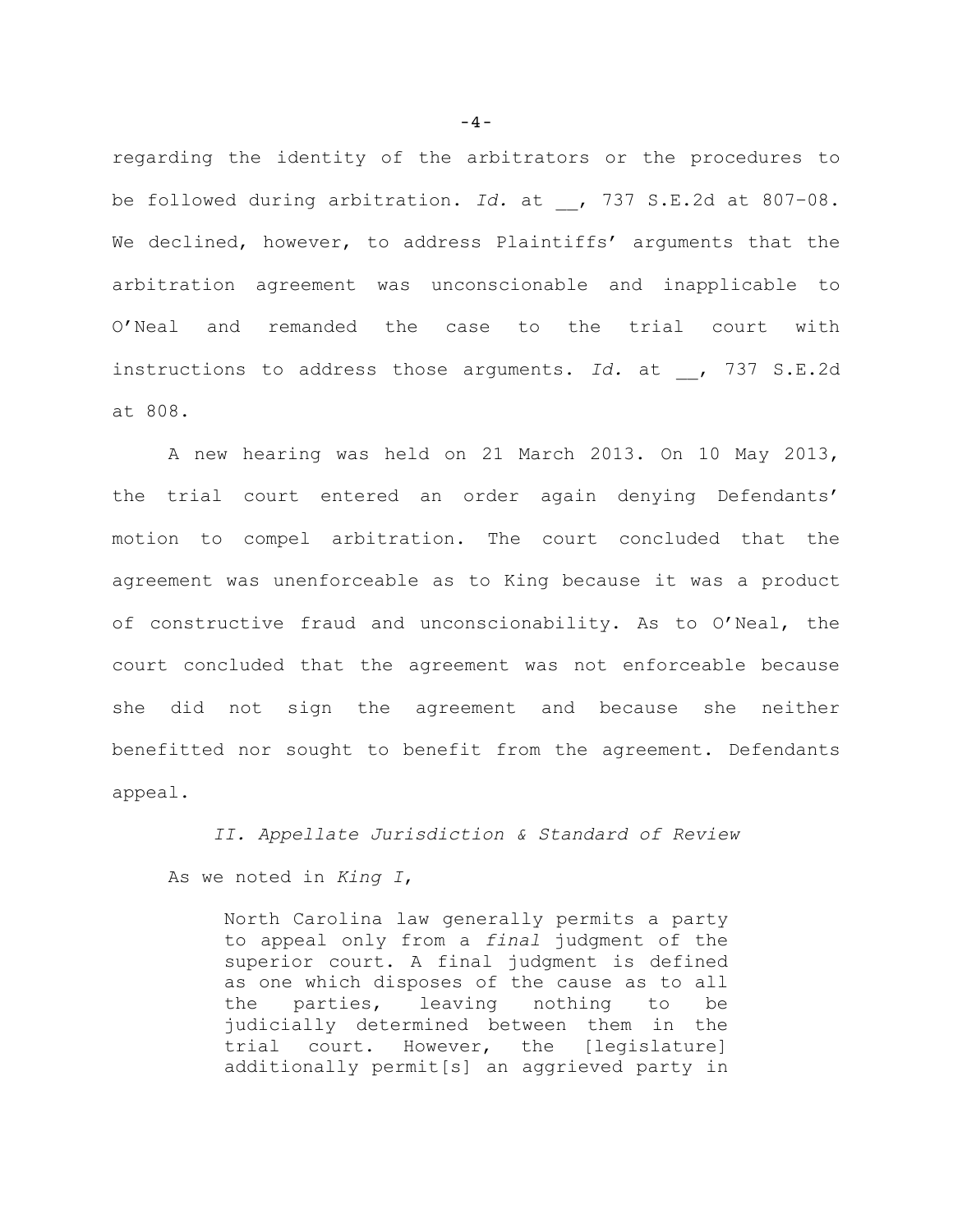a civil proceeding to appeal from any interlocutory order or judgment of a superior or district court which affects a substantial right.

Here, the trial court's order is not a final disposition of this case; thus, it is interlocutory. However, our courts have held that the denial of a motion to compel arbitration, although interlocutory, is nevertheless immediately appealable, as it affects a substantial right. Therefore, we have jurisdiction to hear Defendants' appeal.

A trial court's determination that an action is subject to arbitration is a conclusion of law which we review *de novo*. Under a *de novo*  review, the court considers the matter anew and freely substitutes its own judgment for that of the lower tribunal.

Id. at , 737 S.E.2d at 805-06 (citations, internal quotation marks, brackets, and ellipses omitted; emphasis in original). In addition, the trial court's findings of fact are conclusive on appeal when supported by competent evidence, even where the evidence might have supported findings to the contrary. *See Evangelistic Outreach Ctr. v. Gen. Steel Corp.*, 181 N.C. App. 723, 726, 640 S.E.2d 840, 843 (2007) (affirming the trial court's denial of the defendant's motion to compel arbitration). "Conclusions of law drawn by the trial court from its findings of fact are reviewable *de novo* on appeal." *Carolina Power &*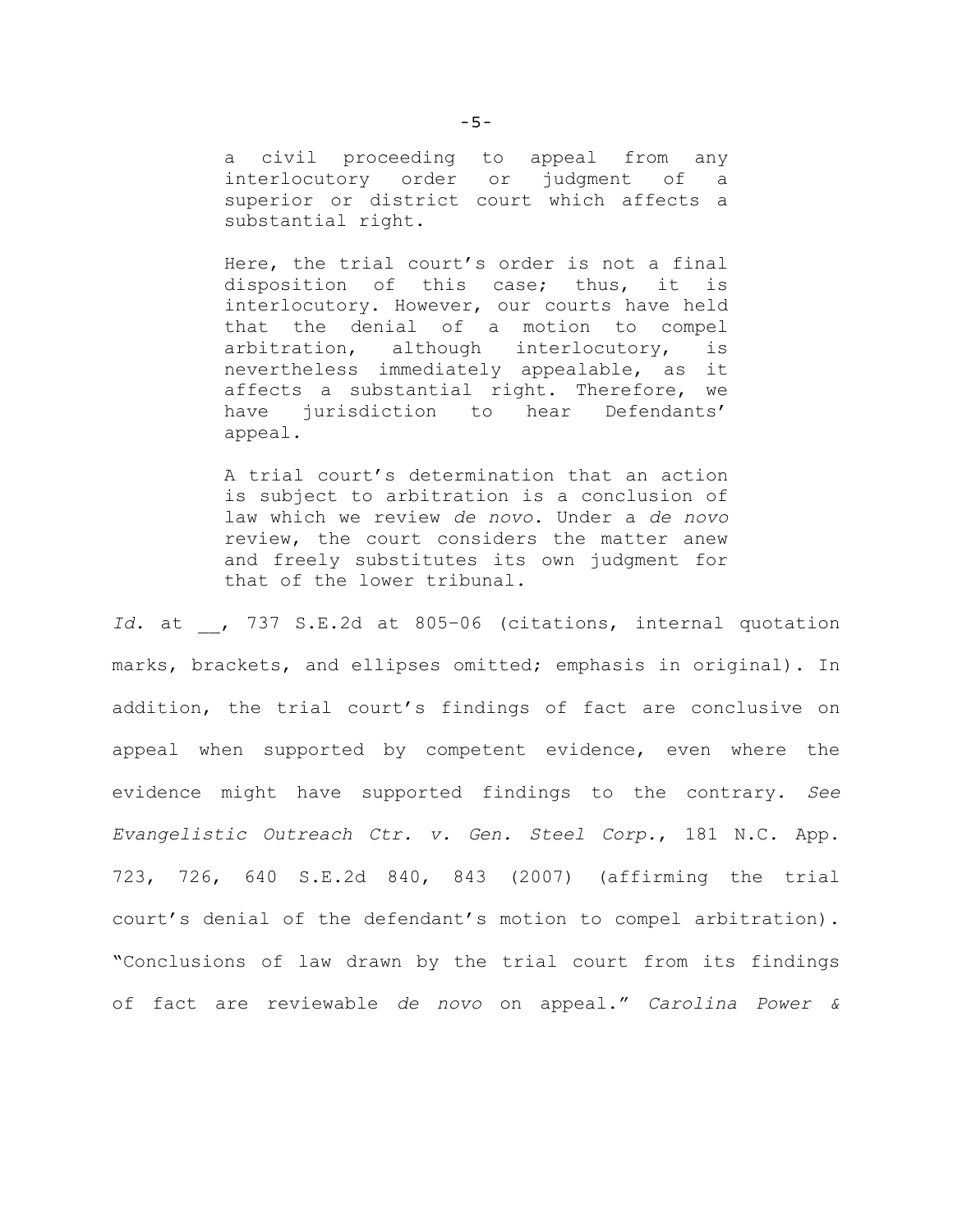*Light Co. v. City of Asheville*, 358 N.C. 512, 517, 597 S.E.2d 717, 721 (2004) (citation omitted).

# *III. Discussion*

On appeal, Defendants argue that the trial court erred by denying their motion to compel arbitration because the arbitration agreement is not a product of constructive fraud and not unconscionable. Defendants also contend that O'Neal is bound by the arbitration agreement despite being a non-signatory. We affirm the trial court's opinion on the grounds that the arbitration agreement is unconscionable. We do not address Defendants' argument as it relates to the applicability of the arbitration agreement to O'Neal.

*1. Background*

In *King I*, we declined to address the unconscionability and non-signatory issues raised by Plaintiffs because the trial court did not reach those issues in its original order. *Id.* at \_\_, 737 S.E.2d at 808–09. Observing that "the trial court is the appropriate body to determine whether the [arbitration] agreement is unconscionable," we remanded the case with instructions for the court to undertake "any unconscionability analysis . . . with an understanding of the unique nature of the physician/patient relationship." *Id.* at \_\_, 737 S.E.2d at 808.

-6-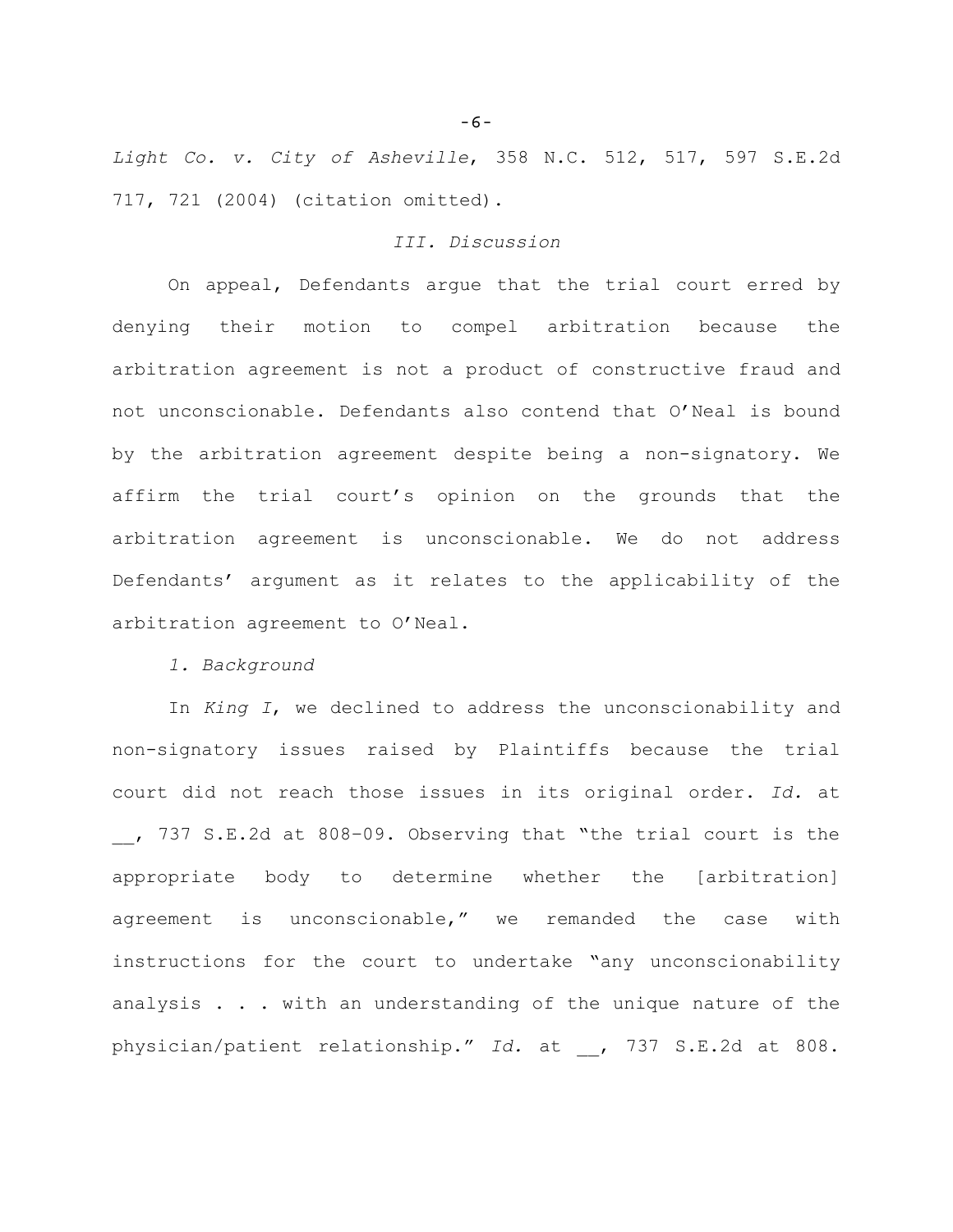We also directed the trial court to "apply North Carolina's law of unconscionability" and commented on the following "particularly important" considerations as relevant to the fiduciary nature of the parties' physician/patient relationship:

> While nearly every court to consider the issue has concluded that medical malpractice claims can properly be submitted to arbitration, issues have been raised as to patients' understanding of arbitration contracts and the potentially coercive circumstances under which the agreements are made. The use of arbitration clauses in contracts for healthcare services is distinct from their use in settling labor or commercial disputes because the legal relationship between provider and patient is determined by both private contract law and public tort law. There is tension between contract law, the principles of which have been applied to binding arbitration clauses in labor[] and commercial agreements for years[,] and the application of tort law to enforce conformity with standards of care desired by society, particularly standards of professional care.

*Id.* (citation omitted). In addition, we pointed out that

[the] fiduciary relationship [carries] an [inherent] affirmative duty to disclose all facts material to a transaction.

Under North Carolina law, fiduciary relationships create a rebuttable presumption that the plaintiff put his trust and confidence in the defendant as a matter of law. Once [the] presumptive fiduciary relationship is alleged, it is the *defendant* who bears the burden of showing he or she acted openly, fairly[,] and honestly in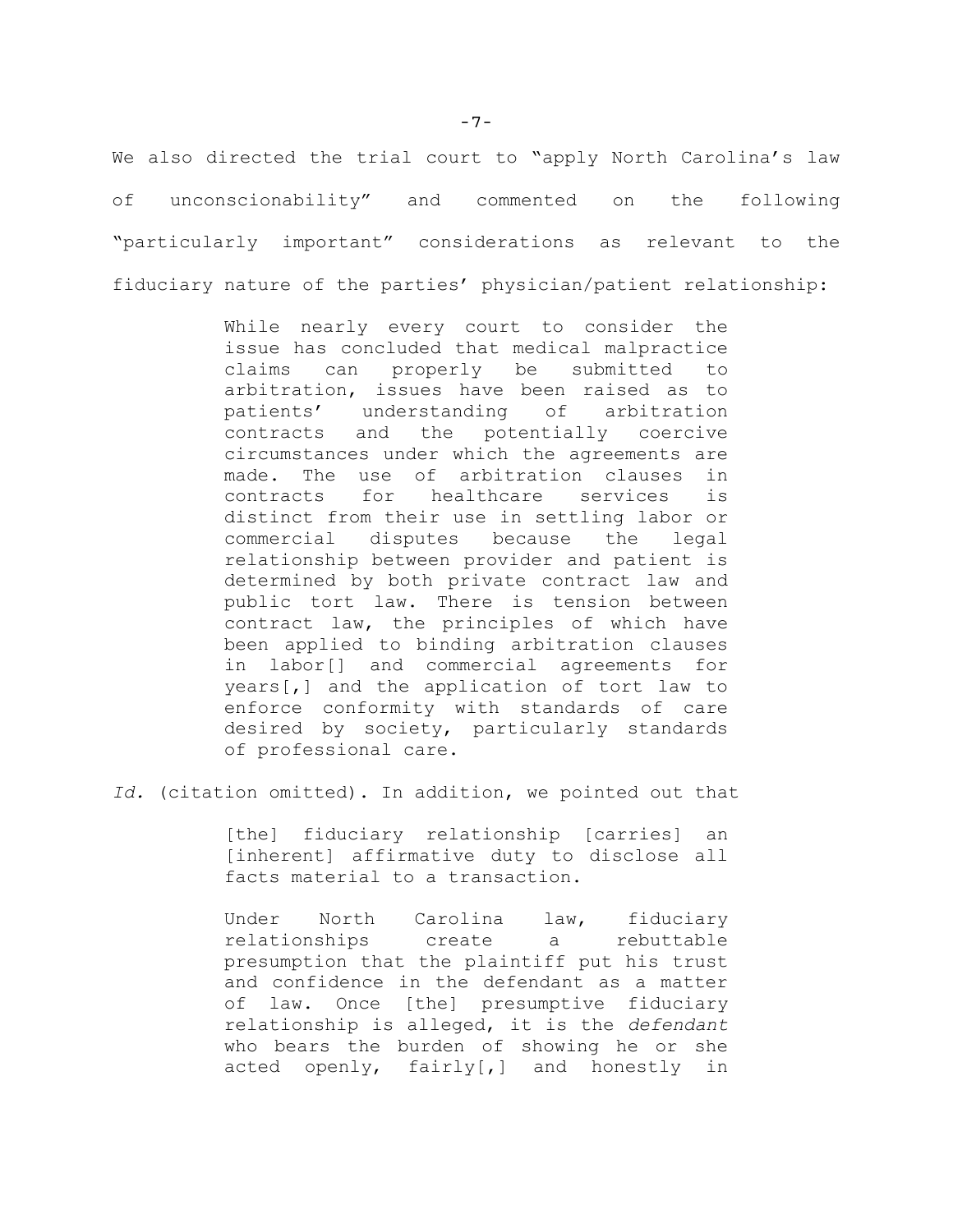bringing about the transaction. This means that the defendant must prove, by the greater weight of the evidence, that, with regard to the transaction, the defendant made a full, open disclosure of material facts, that *he* dealt with the plaintiff fairly, without oppression, imposition or fraud, and that *he* acted honestly.

Id. at , 737 S.E.2d at 809 (citations, internal quotation marks, and brackets omitted; emphasis in original). Lastly, we observed that the "North Carolina Constitution provides a 'sacred and inviolable' right to a jury trial in all controversies at law respecting property" and any agreement waiving that right "must be examined cautiously, especially in situations in which a fiduciary relationship is present, as . . . here." Id. at , 737 S.E.2d at 809 (brackets and certain quotation marks omitted).

"[H]eeding the guidance of the Court of Appeals," the trial court made the following relevant findings of fact and conclusions of law on remand:

## FINDINGS OF FACT

. . . .

2. . . . King, now 68, has no educational degree beyond high school and his job requires little reading. He has minimal experience reading legal documents.

3. Defendant[s] . . . [have] experience in managing patient complaints, responding to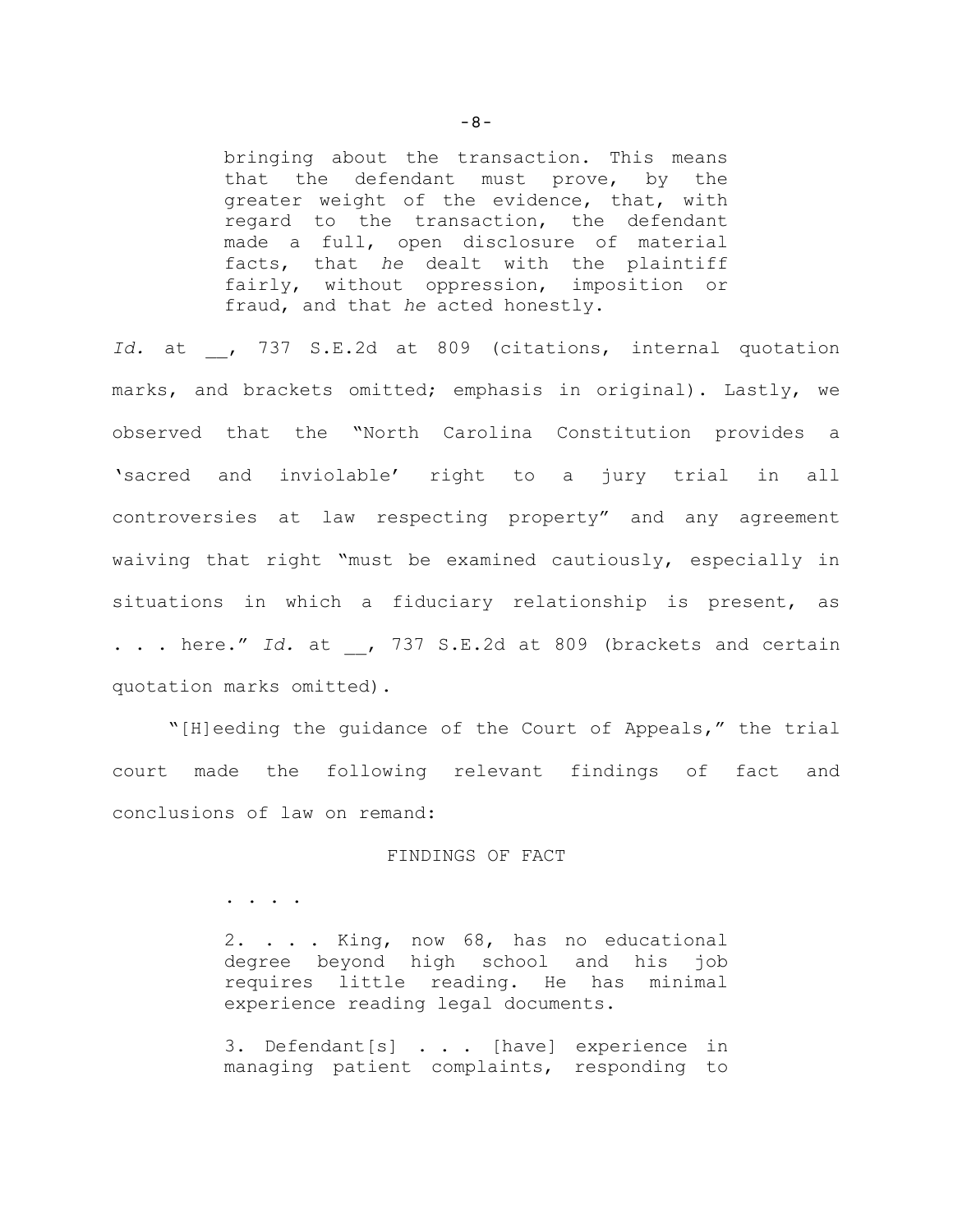claims of medical negligence made by patients, and resolving disputes through arbitration.

4. On April 29, 2009[] Plaintiffs visited Defendants' office for the first time to consult with . . . Bryant about performing laparoscopic surgery on . . . King to repair a hernia. . . . King had been referred to Defendants by his primary care physician.

5. While Plaintiffs were waiting to meet . . . Bryant and consult with him about performing the surgery, Defendants' receptionist provided . . . King with several intake forms to complete and sign. . . . King considered the forms to be a formality.

6. Neither the receptionist, nor . . . Bryant, nor any agent of Defendants called to . . . King's attention the fact that . . . [the arbitration agreement] differed from all of the other forms because it did not concern medical information, insurance information, or payment for the surgery, all routine for a new patient. Nor did anyone disclose to . . . King that the [arbitration a]greement sought to foreclose his access to the judicial process in the event that any dispute arose out of or related to the surgery to be performed by . . . Bryant.

. . . .

8. The [arbitration a]greement does not provide that by signing it, the patient waives his or her right to a trial. The [arbitration a]greement does not include the word "jury" or "judge" or "trial." The [arbitration a]greement does not provide that the patient can consult an attorney before signing it.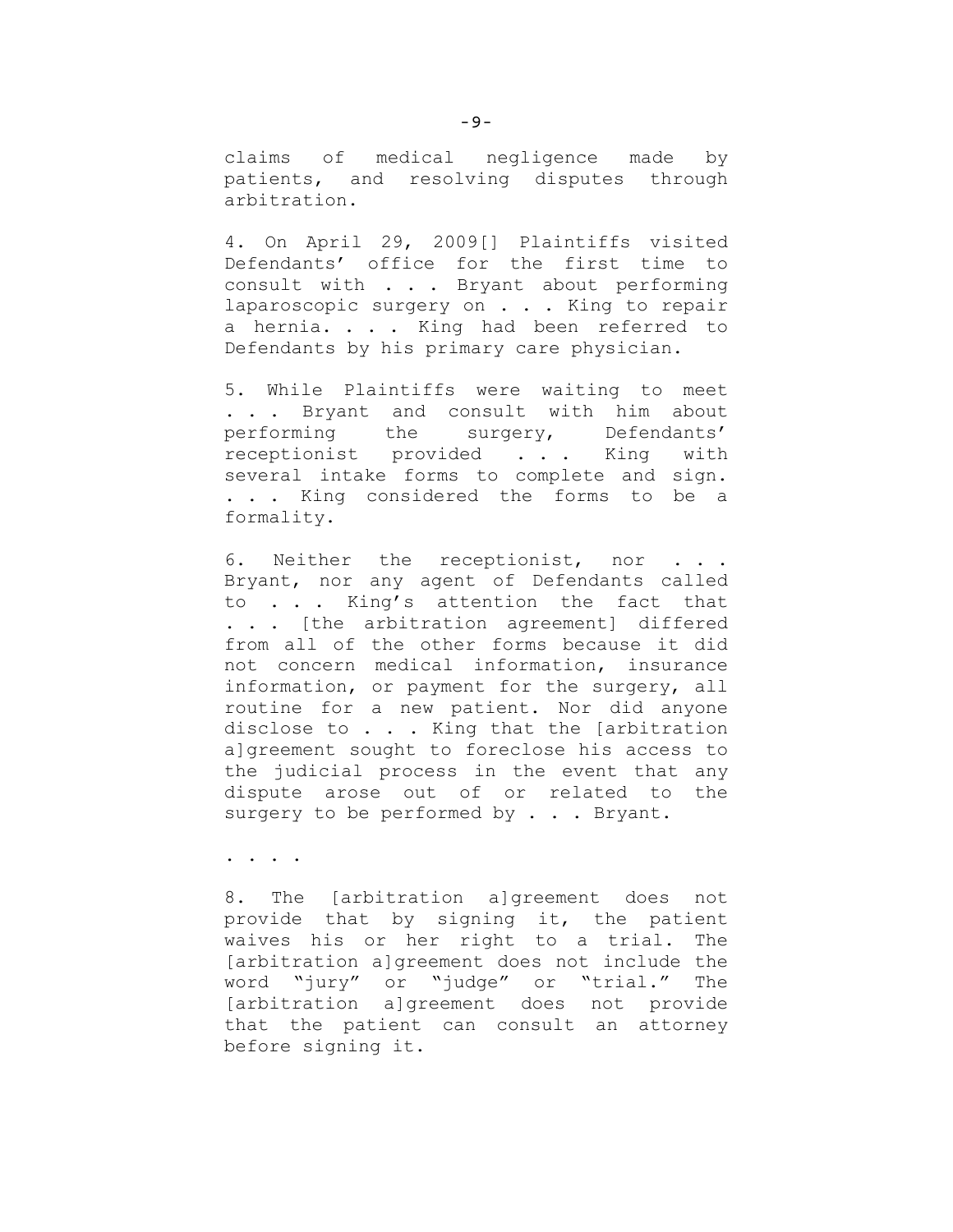9. There is no evidence that [Bryant] or any agent of Defendants discussed with . . . King[] any provision of the [arbitration algreement.

10. . . . King . . . signed the signature lines on all the forms, including the [arbitration a]greement, without reading them, believing they were all routine forms necessary for his medical care.

11. At the time . . . King signed the [arbitration a]greement and provided his medical information on intake forms, even though he had not yet met . . . Bryant, he was already placing his confidence and trust in Defendants, as demonstrated by his willingness to share his confidential medical information.

12. . . . King was not provided with a copy of the signed [arbitration a]greement, so he had no opportunity to review [it] during the two weeks after he signed it and before his scheduled surgery.

13. Defendants or their agents drafted the [arbitration a]greement, which was identical to form arbitration agreements presented to each new patient at Village Surgical for two years or more prior to . . . King's first office visit.

14. The first, bold-faced paragraph of the [arbitration a]greement is poorly drafted, confusing, and nonsensical. For example, it refers to "the provision of healthcare services by me," suggesting that "me" refers to the physician rather than the patient.

15. The [arbitration a]greement repeatedly refers to arbitration without defining that term. [It] includes no mention whatsoever of the judicial process, a trial, or a jury.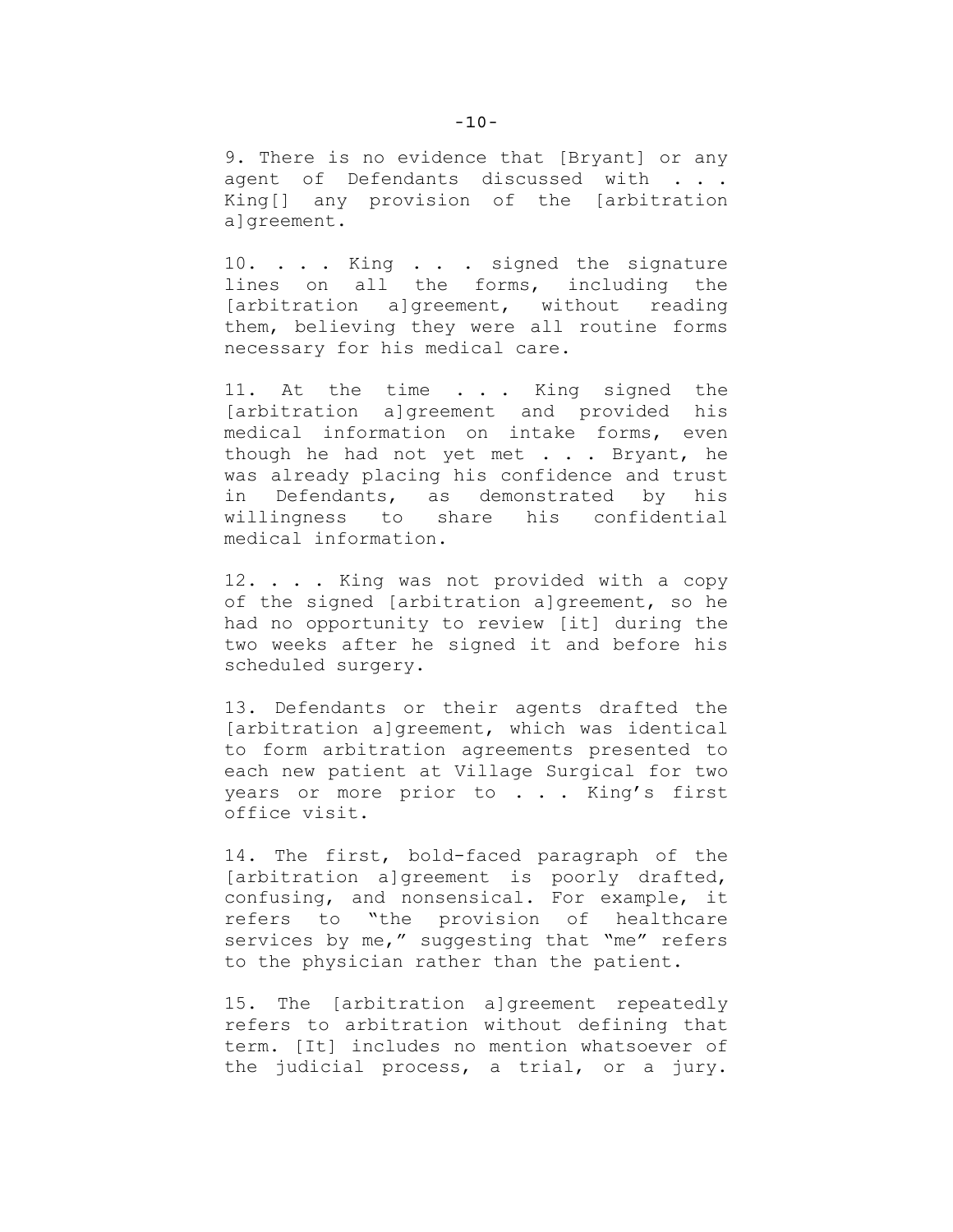The [arbitration a]greement does not disclose Defendants' intent for . . . King to waive his rights to the judicial process . . . in the event of any claim arising from ... the surgery. A person of ... King's education and experience should not reasonably have been expected to know from the language of the [arbitration a]greement, or from any information provided to him by Defendants, that he had a right to a jury trial to resolve any potential dispute with his surgeon. Nor should he have been expected to understand from the language of the [arbitration a]greement or other information provided to him by Defendants that by signing the [arbitration a]greement, he would waive his right to a jury trial.

16. The last sentence of the second paragraph in the [arbitration a]greement starts with complex but complete clauses — "I understand that this agreement is also binding on any individual or entity" — and ends with an incomplete clause — "and not a precondition to receiving health care services" — which contains no verb and assumes the reader infers that the antecedent subject to this clause is the [arbitration a]greement. A person of . . . King's education and experience should not reasonably be expected to understand the last, tacked on, incomplete clause to mean that he did not need to sign the [arbitration a]greement in order for . . . Bryant to perform the surgery.

17. Plaintiff . . . read the [arbitration a]greement after a copy of it was provided to him by his attorney, and he still did not understand its contents or the intended consequence of signing it.

18. Unlike arbitration agreements which have been upheld and enforced in medical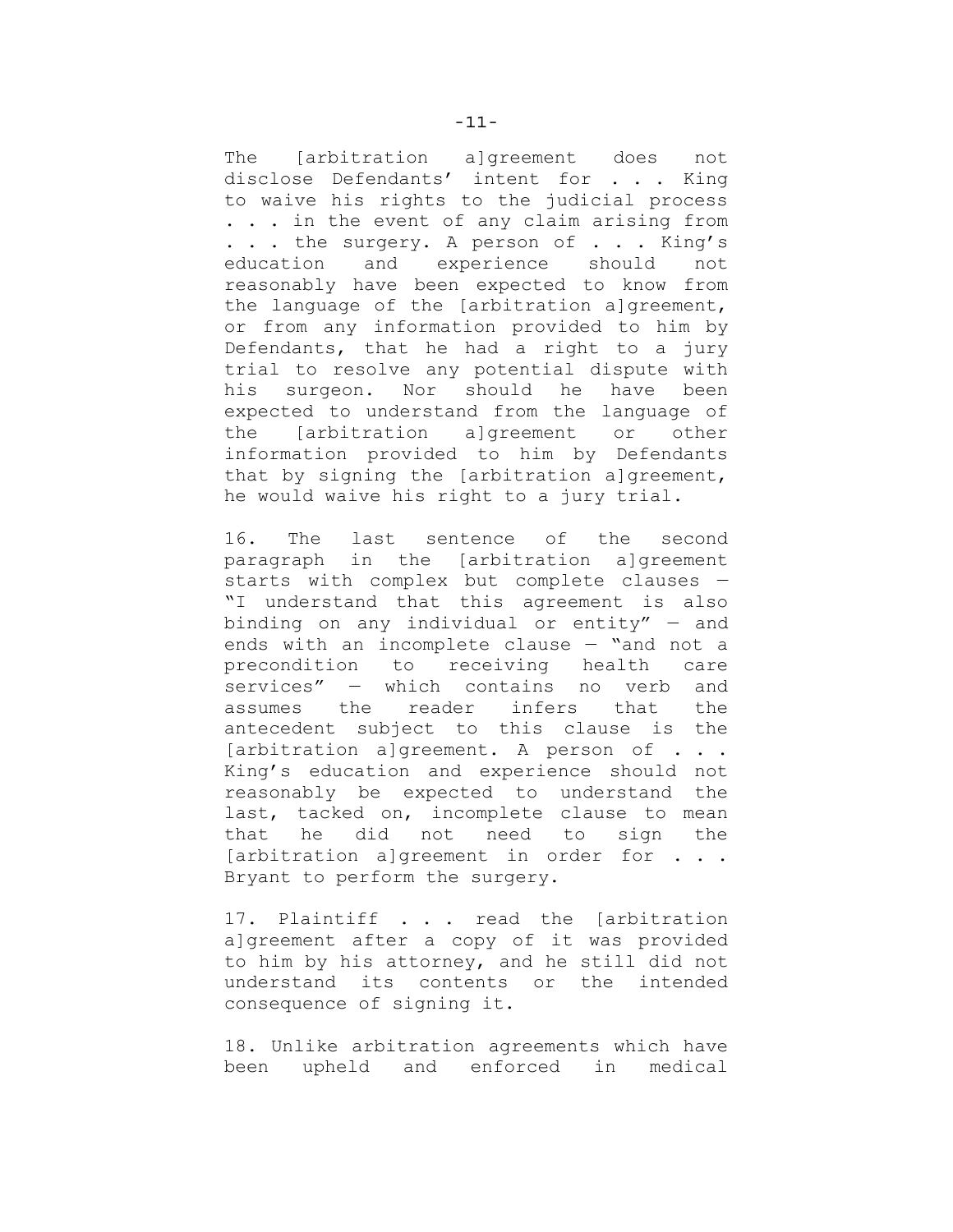negligence cases, the [arbitration a]greement includes no provision allowing or recommending that the patient consult with an attorney regarding the [arbitration algreement prior to signing it.

. . . .

20. The [arbitration a]greement's provision requiring at least one physician arbitrator, and its provision allowing all three arbitration panelists to be physicians, confer a benefit to Defendants and a detriment to Plaintiffs. Although physicians are not, based solely on their occupations, excused by courts from serving as jurors in medical negligence cases, the [c]ourt takes judicial notice that counsel for physicians in medical negligence trials generally seek to excuse potential jurors who have previously been party to a negligence case, while counsel for patients in medical negligence trials generally seek to excuse physicians and other medical providers.

. . . .

23. . . . [A] receptionist at Defendant Village Surgical[] stated in a sworn affidavit that the form arbitration agreement is included in "registration paperwork" presented to each new patient when he or she visits the practice for an initial appointment, prior to meeting with a physician. [The receptionist's] affidavit further stated that each new patient is given ample time while waiting in the lobby to ask any questions about any of the documents provided for completion and signature. . . . [She] did not state that she, . . . Bryant, or any agent of Defendant Village Surgical routinely makes any effort to call a new patient's attention to the form arbitration agreement or to explain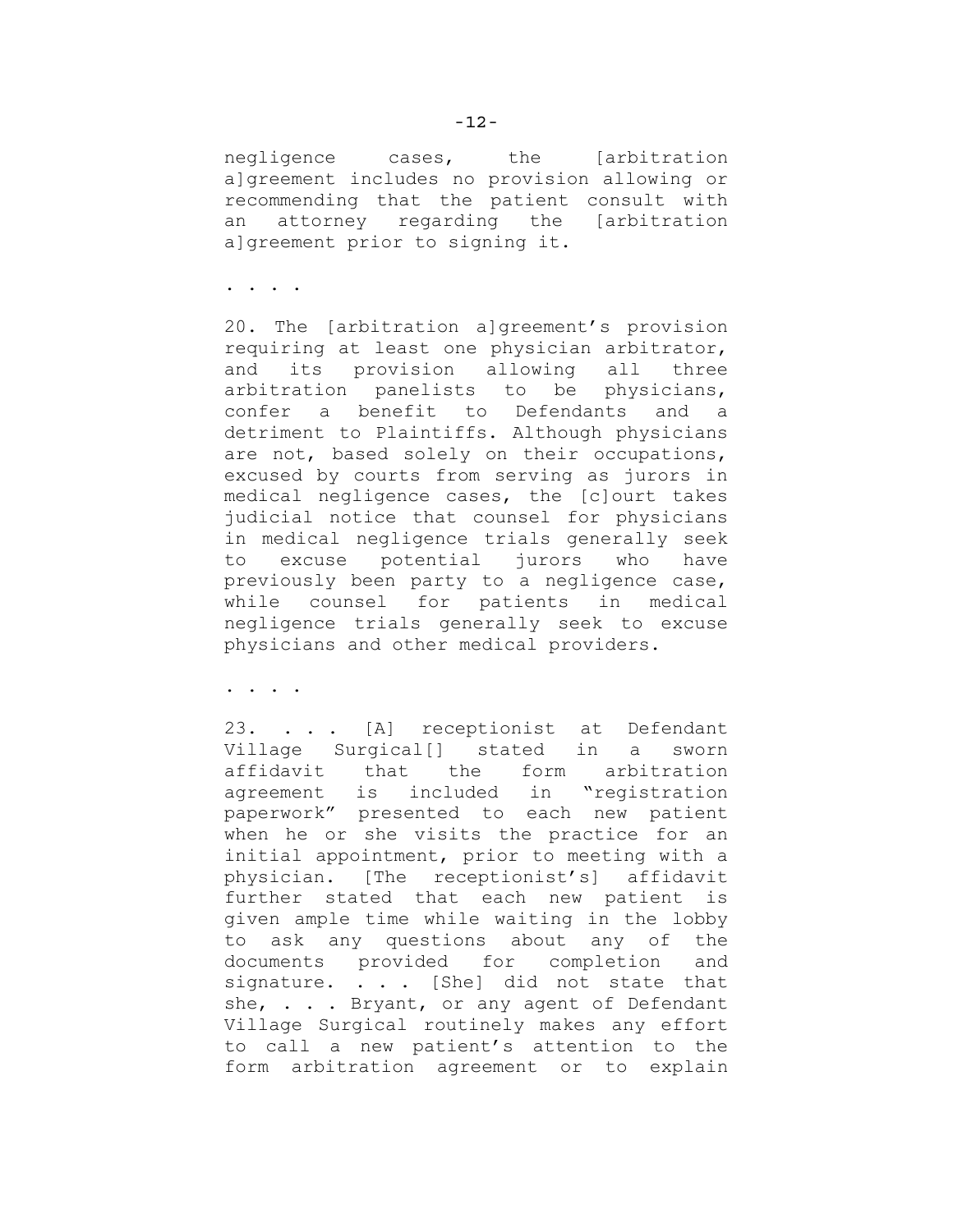that the form seeks to preclude the patient from pursuing a claim against Defendants in the judicial process. It is reasonable to infer from [her] statement that . . . it is the practice of Defendants to obscure the . . . agreement by presenting it among a pile of other documents without pointing it out or explaining its contents.

. . . .

#### CONCLUSIONS OF LAW

. . . .

3. Defendants were fiduciaries of . . . King as a result of the physician-patient relationship.

4. Defendant[s] . . . breached their fiduciary duties to . . . King by failing to disclose to him all material terms of the [arbitration a]greement and failing to deal with him openly, fairly, honestly, and without imposition, oppression, or fraud in procuring his signature on the [arbitration a]greement.

5. The fact that . . . King did not read the [arbitration a]greement before signing it does not preclude his objection to its terms because the provisions of the [arbitration a]greement are far from clear and unequivocal.

6. The [arbitration a]greement is a product of constructive fraud and is therefore unenforceable.

7. The [arbitration a]greement is unconscionable and is therefore unenforceable.

*2. The Validity of the Arbitration Agreement as to King*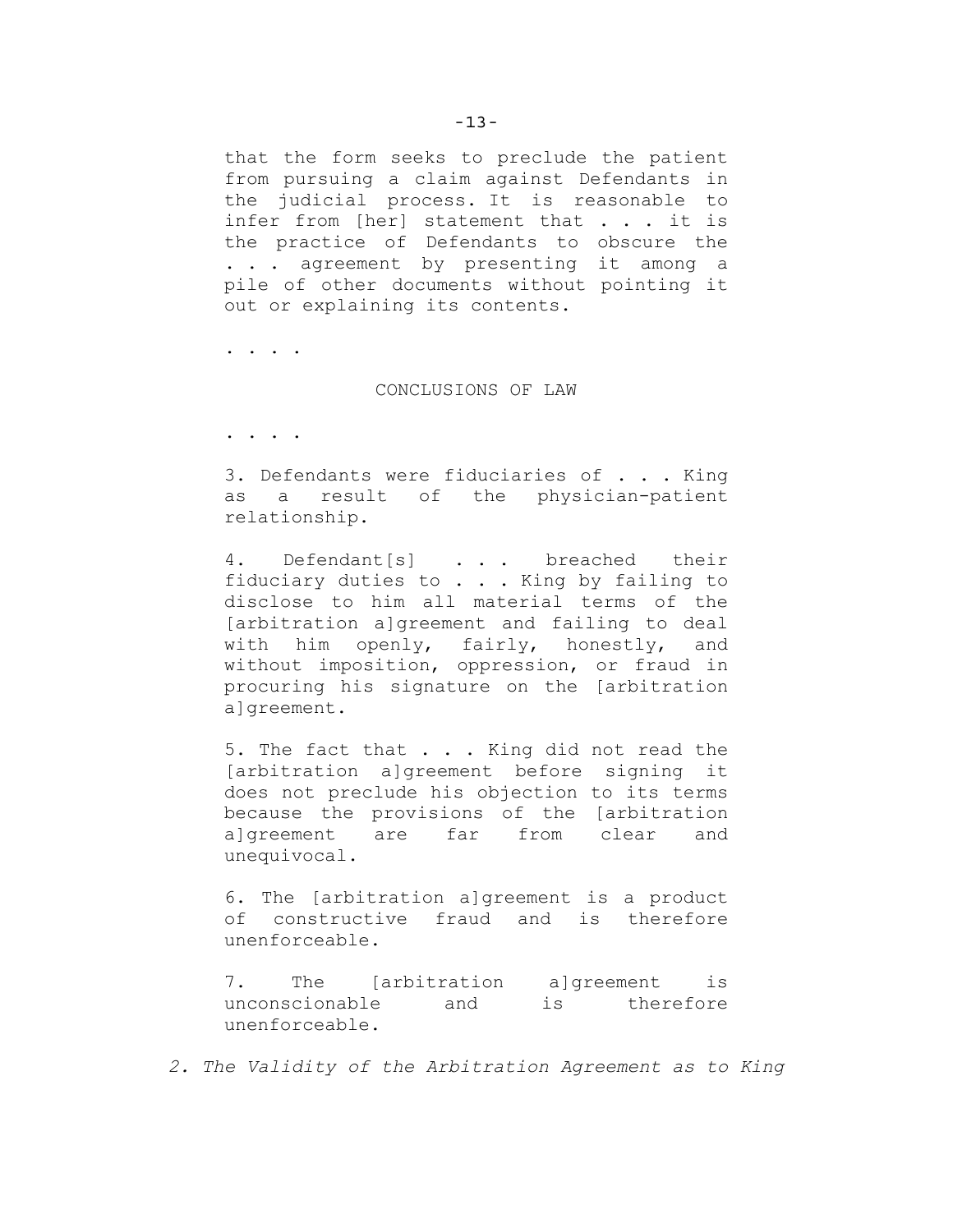Defendants do not argue that the trial court's findings of fact are not based on competent evidence.<sup>1</sup> Rather, they assert that a fiduciary relationship did not exist between the parties at the time King signed the arbitration agreement, which "indicates that the events surrounding the execution of the arbitration agreement did not involve constructive fraud," and argue that the arbitration agreement did not suffer from procedural or substantive unconscionability as a matter of law. We disagree.

*A. Fiduciary Relationship and Constructive Fraud*

Defendants assert that a fiduciary relationship did not exist at the time King signed the arbitration agreement because Bryant had not yet accepted King as a patient. Therefore, Defendants argue, the execution of the agreement did not involve constructive fraud. We lack authority to address this issue on its merits.

In *King I*, we stated that a fiduciary relationship existed between the parties and directed the trial court to consider that fact on remand.  $N.C.$  App. at , 737 S.E.2d at 809 (observing that "considerations [of unconscionability] are

÷.

 $1$  Therefore, the trial court's findings are presumed to be supported by competent evidence and are binding on appeal. *See Koufman v. Koufman*, 330 N.C. 93, 97, 408 S.E.2d 729, 731 (1991).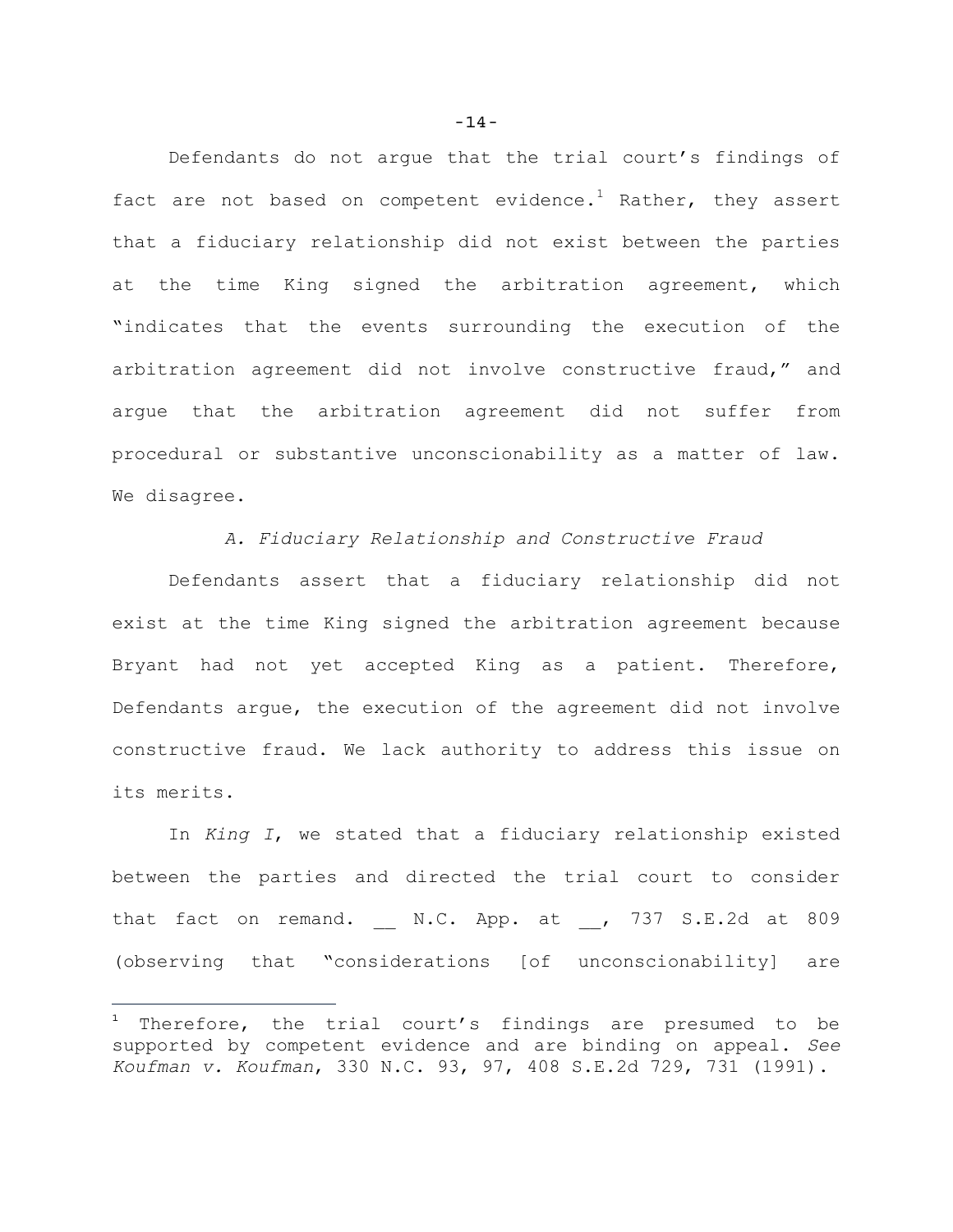particularly important given the fact that the physician/patient relationship is a fiduciary one" and directing the trial court to "be mindful of [the] burden shifting framework [applicable when the parties have a fiduciary relationship] in evaluating Plaintiffs' argument that the [arbitration a]greement is unconscionable"). That conclusion constitutes the law of the case and cannot be disturbed by a subsequent panel of this Court. *See N.C. Nat'l Bank v. Va. Carolina Builders*, 307 N.C. 563, 567, 299 S.E.2d 629, 631–32 (1983) ("[O]nce a panel of the Court of Appeals has decided a question in a given case that decision becomes the law of the case and governs other panels which may thereafter consider the case. Further, since the power of one panel of the Court of Appeals is equal to and coordinate with that of another, a succeeding panel of that [C]ourt has no power to review the decision of another panel on the same question in the same case."). As a result, we are bound for purposes of this opinion by the prior panel's determination that a fiduciary relationship existed between the parties.<sup>2</sup> Thus,

÷.

<sup>2</sup> Defendants limit their argument regarding constructive fraud to an assertion that the lack of a fiduciary relationship between King and Bryant "indicates the events surrounding the execution of the arbitration agreement did not involve constructive fraud." Because we are bound by the previous panel's determination that a fiduciary relationship did exist between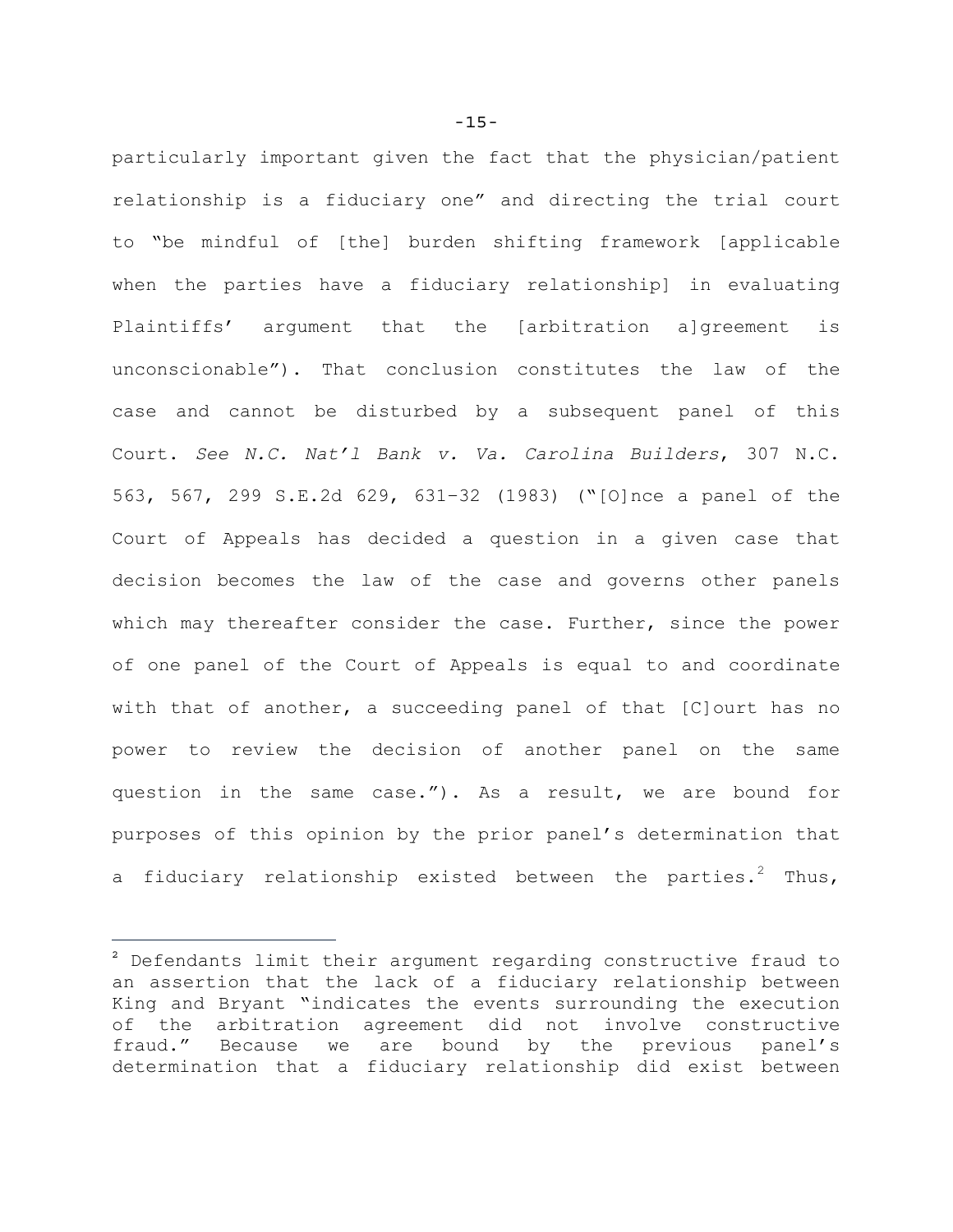pursuant to our opinion in *King I*, a rebuttable presumption exists that King "put his trust and confidence in [Bryant] as a matter of law," and Defendants bear the burden of showing that they acted openly, fairly, and honestly in bringing about the transaction in this case. *See King*, N.C. App. at , 737 S.E.2d at 809.

## *B. Unconscionability*

÷.

Six years ago, in *Tillman v. Commercial Credit Loans, Inc.*, our Supreme Court described the general unconscionability defense to contract formation in the context of an arbitration agreement as follows:

> Arbitration is favored in North Carolina. *As with any contract, however*, equity may require invalidation of an arbitration agreement that is unconscionable. A court will find a contract to be unconscionable only when the inequality of the bargain is so manifest as to shock the judgment of a person of common sense, and where the terms are so oppressive that no reasonable person would make them on the one hand, and no honest and fair person would accept them on the other.

> An inquiry into unconscionability requires that a court consider all the facts and circumstances of a particular case, and if the provisions are then viewed as so onesided that the contracting party is denied

the parties at the time King signed the agreement, Defendants' argument as it pertains to constructive fraud is overruled.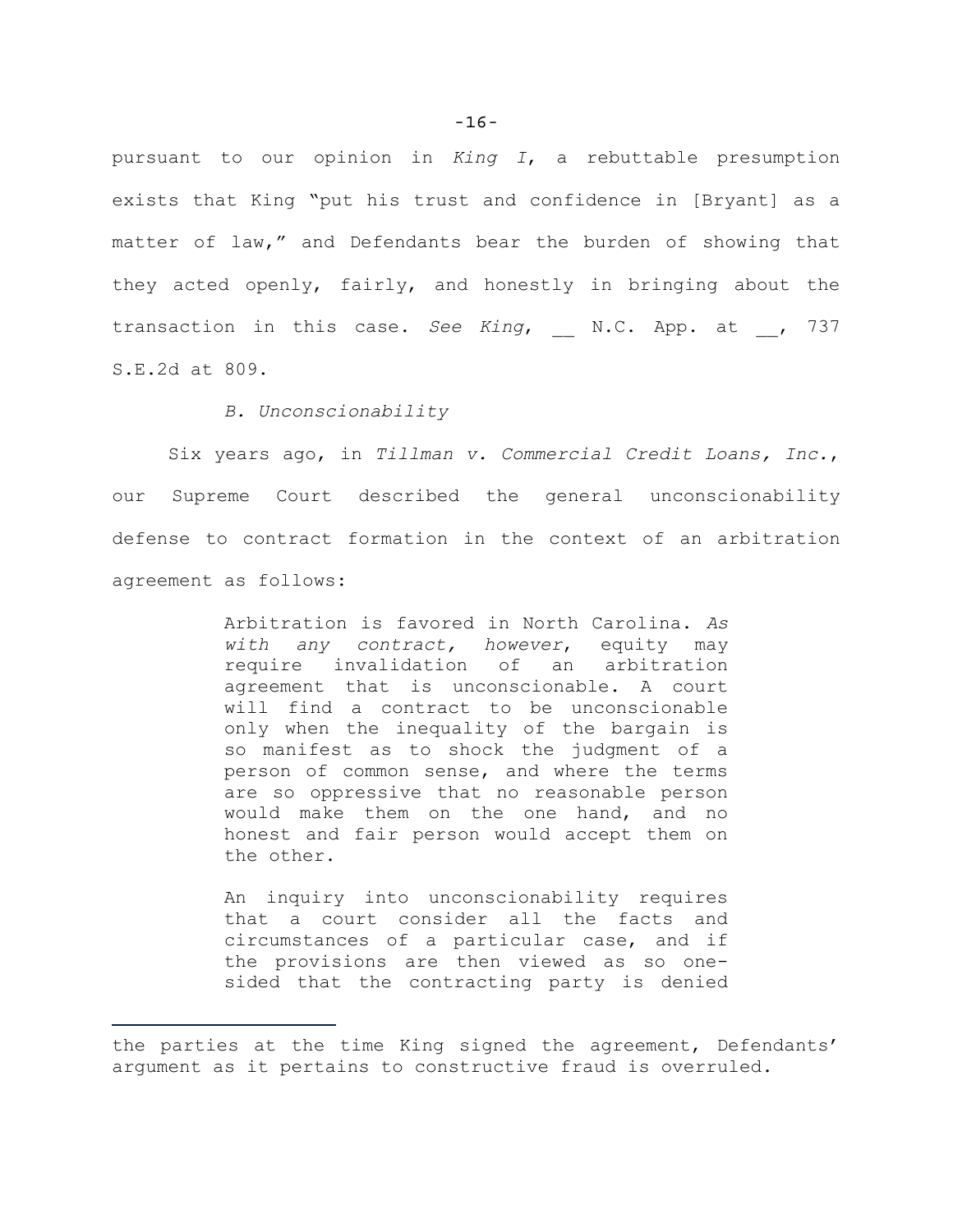any opportunity for a meaningful choice, the contract should be found unconscionable.

. . . .

[To be considered unconscionable, a contract must be the result of] both procedural and substantive unconscionability. . . .

. . . [P]rocedural unconscionability involves "bargaining naughtiness" in the form of unfair surprise, lack of meaningful choice, and an inequality of bargaining power. Substantive unconscionability, on the other hand, refers to harsh, one-sided, and oppressive contract terms. Of course, unconscionability is ultimately a determination made in light of a variety of factors not unifiable into a formula. Therefore, . . . while the presence of both procedural and substantive problems is necessary for an ultimate finding of unconscionability, such a finding may be appropriate when a contract presents pronounced substantive unfairness and a minimal degree of procedural unfairness, *or vice versa*.

362 N.C. 93, 101–03, 655 S.E.2d 362, 369–70 (2008) (citations, certain brackets, and certain internal quotation marks omitted; emphasis added). The plaintiffs in *Tillman* were residents of North Carolina with "limited financial resources" who had applied for and received private, commercial loans from the defendants. *Id.* at 94, 655 S.E.2d at 365. During the process of contracting with the defendant loan companies, the plaintiffs were sold loan insurance plans and agreed to resolve all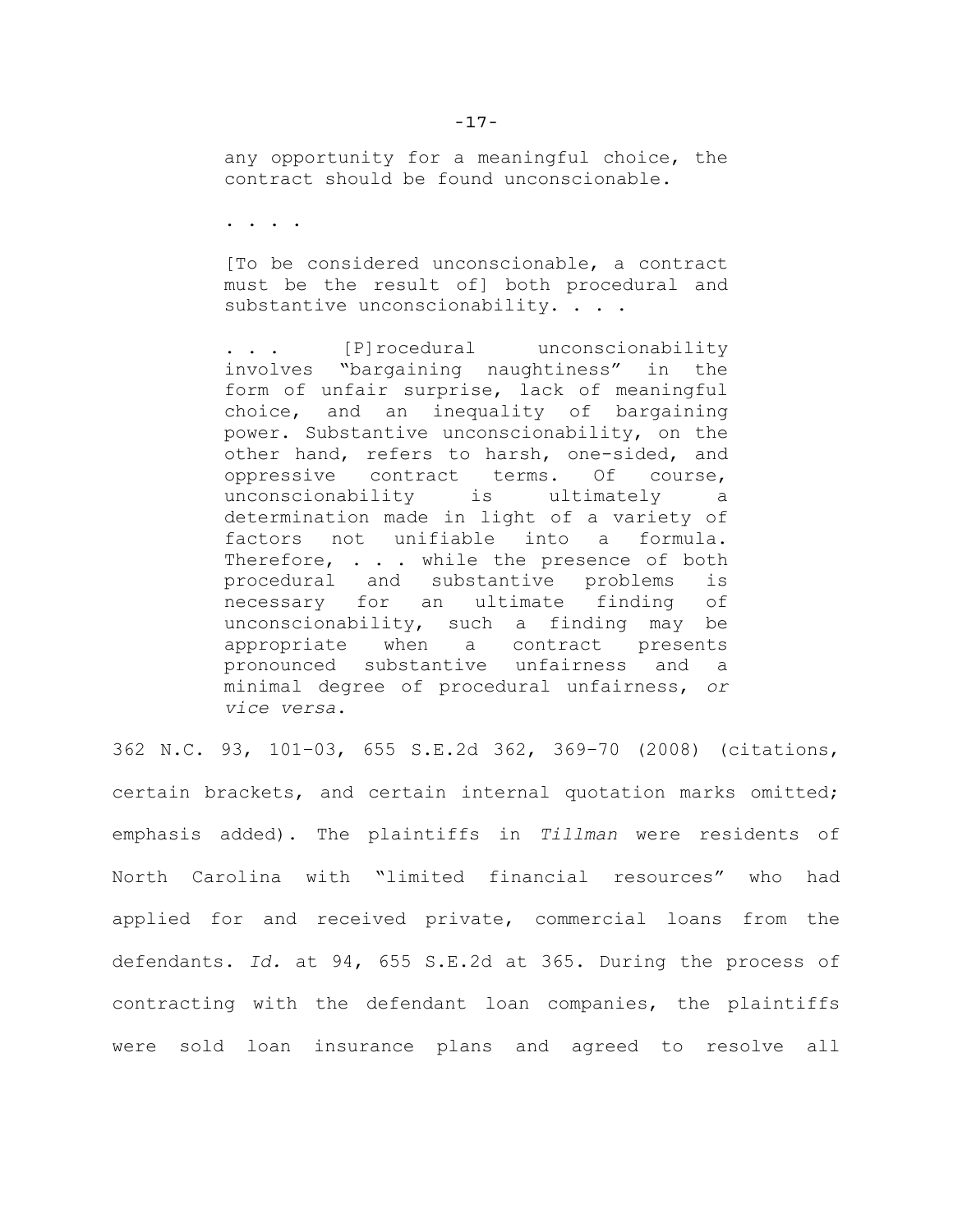disputes through binding arbitration under the Federal Arbitration Act ("FAA"). *Id.* at 94–95, 655 S.E.2d at 365. The plaintiffs later brought suit against the defendants on grounds that they were improperly induced to purchase the insurance. *Id.* at 96–97, 655 S.E.2d at 366. The defendants moved to compel arbitration, and the case was eventually appealed to the Supreme Court. *Id.*

On appeal, our Supreme Court held that the arbitration clauses in the parties' agreements was substantively unconscionable because (1) the costs borrowers could face under the clauses were prohibitively high; (2) the clauses were drafted solely by the defendants and, thus, lacked mutuality; and (3) the clauses prohibited the joinder of claims and class actions. *Id.* at 104, 655 S.E.2d at 370–71. The "collective effect" of these characteristics, the Court concluded, was "that [the] plaintiffs [were] precluded from effectively vindicating their rights in the arbitral forum." *Id.* (citation, internal quotation marks, brackets, and ellipsis omitted).

Since *Tillman*, the United States Supreme Court has issued two important opinions on the use of state law to set aside an arbitration agreement when that agreement is governed by the FAA: *AT&T Mobility v. Concepcion*, U.S. , 179 L. Ed. 2d 742

-18-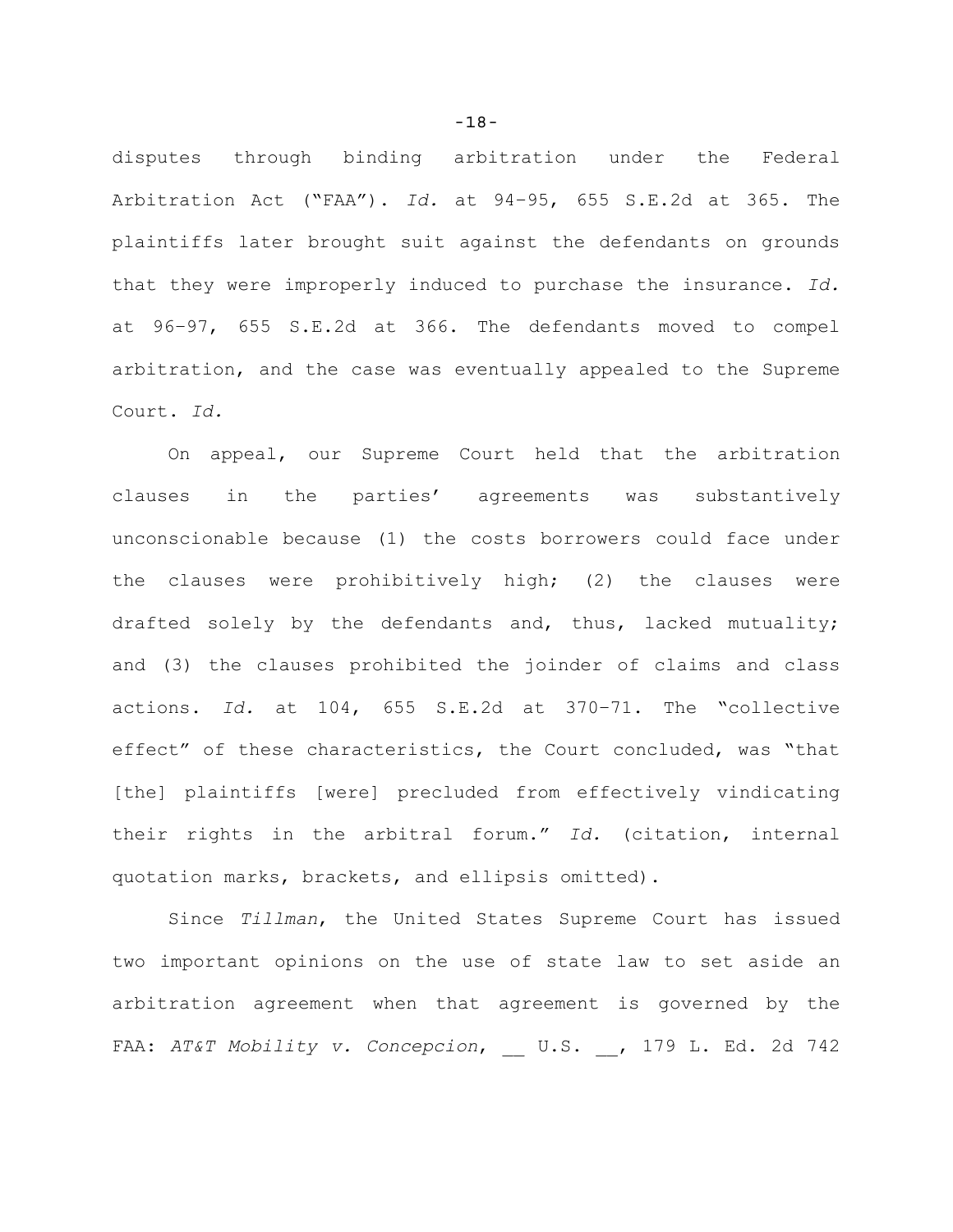(2011) (determining that the FAA preempted California's judicial rule prohibiting class waivers in consumer arbitration agreements contained within contracts of adhesion) and *American Express Co. v. Italian Colors Rest.*, \_\_ U.S. \_\_, 186 L. Ed. 2d 417 (2013) (holding that the FAA does not permit courts to invalidate an arbitration agreement on the grounds that it does not permit class arbitration). This Court recently addressed those opinions and their impact on *Tillman* in *Torrence v. Nationwide Budget Fin.*, \_\_ N.C. App. \_\_, 753 S.E.2d 802, *disc. review denied*, N.C. , S.E.2d (2014).

In *Torrence*, the plaintiffs applied for and received a number of loans, each of which contained an arbitration clause. Id. at , 753 S.E.2d at 803. The clauses were drafted entirely by the defendants; stipulated that arbitration would be governed by the FAA; included an agreement not to bring, join, or participate in a class action against the defendants; and provided notice in bold, capital letters that the parties:

> **WOULD HAVE HAD A RIGHT OR OPPORTUNITY TO LITIGATE DISPUTES THROUGH A COURT AND HAVE A JUDGE OR JURY DECIDE THE DISPUTES BUT HAVE AGREED INSTEAD TO RESOLVE DISPUTES THROUGH BINDING ARBITRATION**.

*Id.* at , 753 S.E.2d at 804 (emphasis in original).

-19-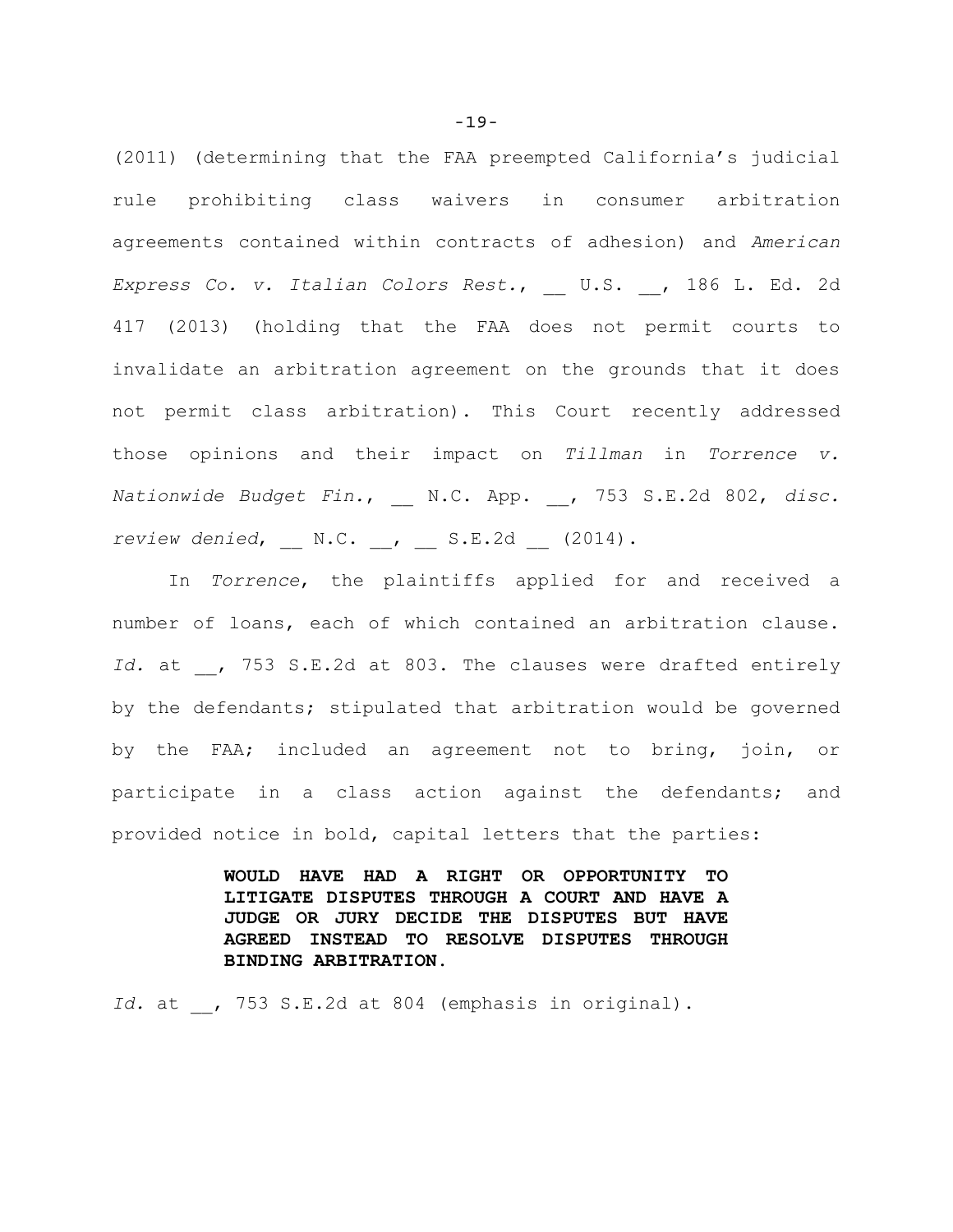Addressing the Supreme Court's opinion in *Concepcion*, the *Torrence* Court observed the following:

> The Supreme Court held that [section 2 of the FAA] $3$  permits arbitration agreements to be declared unenforceable upon such grounds as exist at law or in equity for the revocation of any contract. This saving clause permits agreements to arbitrate to be invalidated by generally applicable contract defenses, such as fraud, duress, and unconscionability, but not by defenses that apply *only to arbitration* or that *derive their meaning from the fact that an agreement to arbitrate is at issue*.

> . . . [A]lthough [section] 2's saving clause preserves generally applicable contract defenses, nothing in it suggests an intent to preserve state-law rules that stand as an obstacle to the accomplishment of the FAA's objectives. . . . [T]he FAA supersedes any state law that sets aside arbitration agreements or holds them to be unconscionable *upon grounds that are exclusive to arbitration agreements*.

<sup>3</sup> Section 2 of the FAA provides that:

A written provision in any . . . contract evidencing a transaction involving commerce to settle by arbitration a controversy thereafter arising out of such contract or transaction . . . shall be valid, irrevocable, and enforceable, save upon such grounds as exist at law or in equity for the revocation of any contract.

9 U.S.C. § 2 (2012).

÷.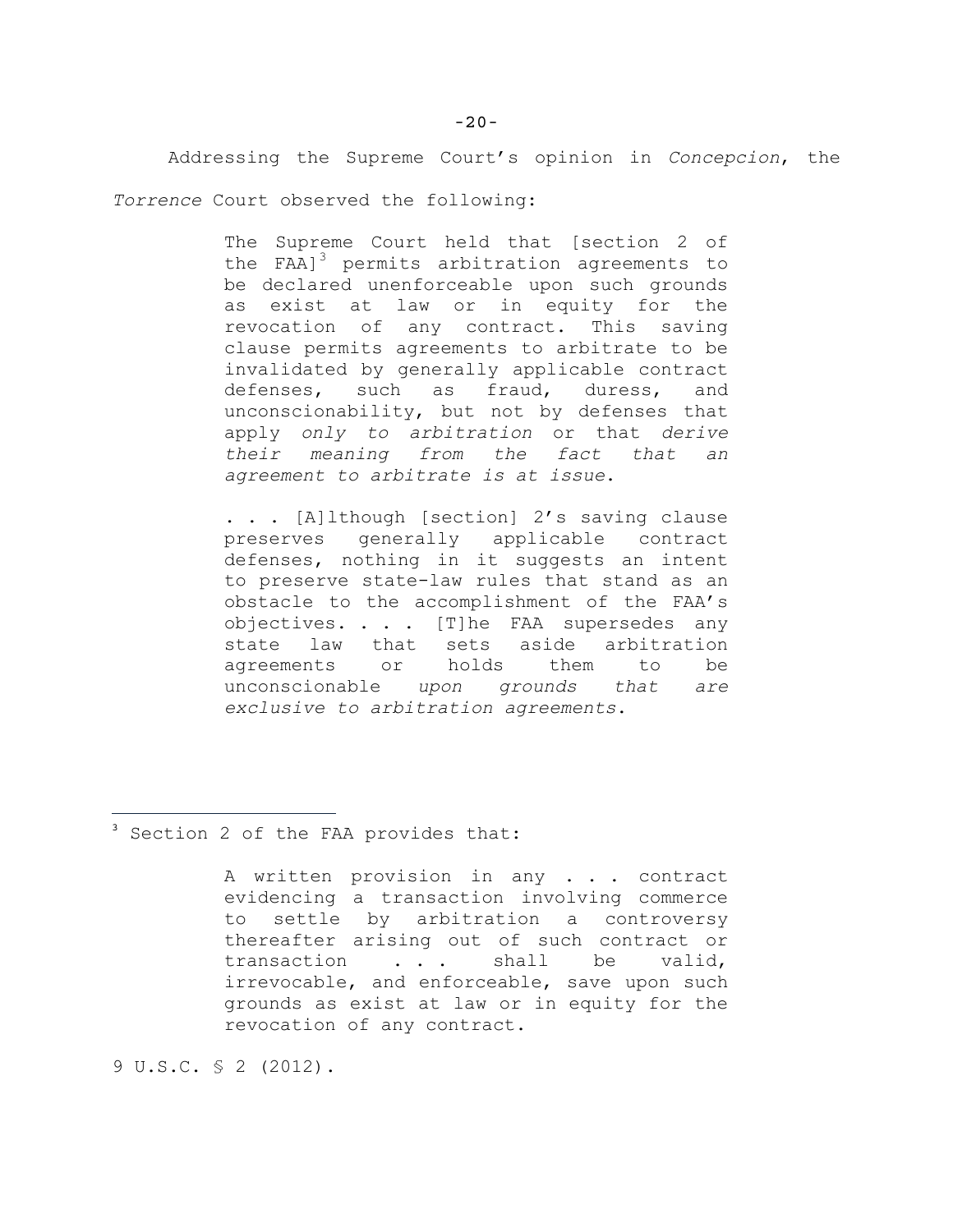Id. at , 753 S.E.2d at 809 (citations and internal quotation marks omitted; emphasis added).

With regard to the impact of the Supreme Court's opinions in *Concepcion* and *Italian Colors* on *Tillman*, we stated that "[w]hile both *Concepcion* and *Italian Colors* dealt with class action waivers, underlying those decisions was a broader theme that *unconscionability attacks that are directed at the arbitration process itself will no longer be tolerated*." *Id.* at \_\_, 753 S.E.2d at 811 (citation omitted; emphasis added). Accordingly, we concluded that "the legal theories upon which *Tillman*'s substantive unconscionability analysis is based have been undermined by subsequent decisions of the United States Supreme Court in the context of cases under the FAA." Id. at , 753 S.E.2d at 812. Specifically, we held that (1) the "prohibitively high" cost factor is no longer applicable to an unconscionability analysis; (2) an agreement's lack of mutuality, alone, is not sufficient to justify a finding of substantive unconscionability; and (3) the prohibition of joinder of claims and class actions does not render an arbitration agreement unconscionable. Id. at , 753 S.E.2d at 811–12.

-21-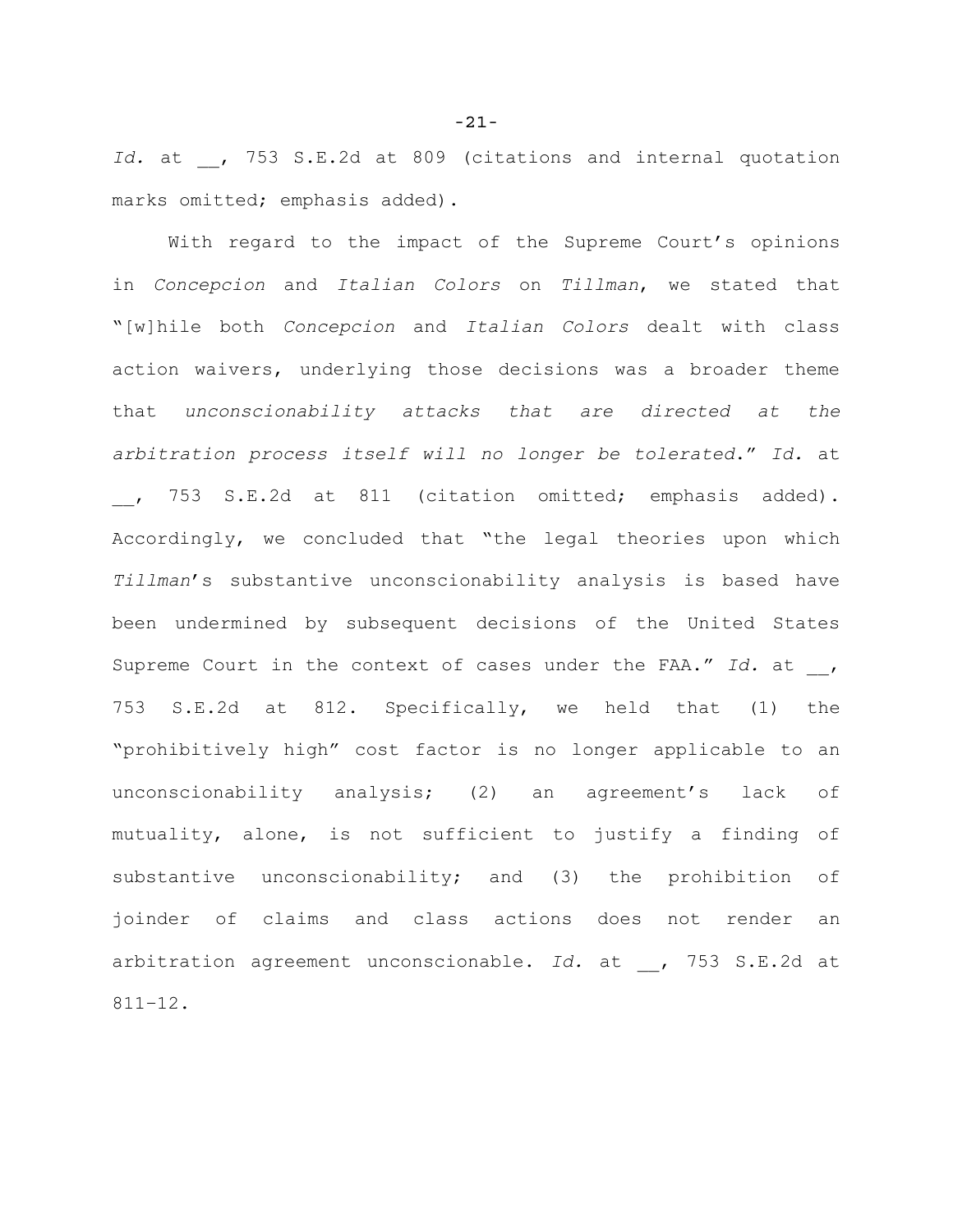In this case, the FAA governs the parties' arbitration agreement. *King I*, \_\_ N.C. App. at \_\_, 737 S.E.2d at 806. Therefore, to support the trial court's determination that the agreement is unconscionable, that determination must comport with our Supreme Court's general description of the elements of unconscionability as laid out in *Tillman*, the objectives of the FAA as addressed by the United States Supreme Court in *Concepcion* and *Italian Colors*, and our application of those cases to the unconscionability analysis as explained in *Torrence*. After careful review, we conclude the trial court correctly determined that the arbitration agreement here is unconscionable.

## *i. Procedural Unconscionability*

Defendants argue that the arbitration agreement did not suffer from procedural unconscionability because evidence at the hearing suggests that King was not "rushed to complete the paperwork," the agreement was prominently displayed as a separate document, the language in the agreement was clear that it was "not a precondition to receiving health care services," and King had more than a week to sign the agreement before surgery. We are unpersuaded.

-22-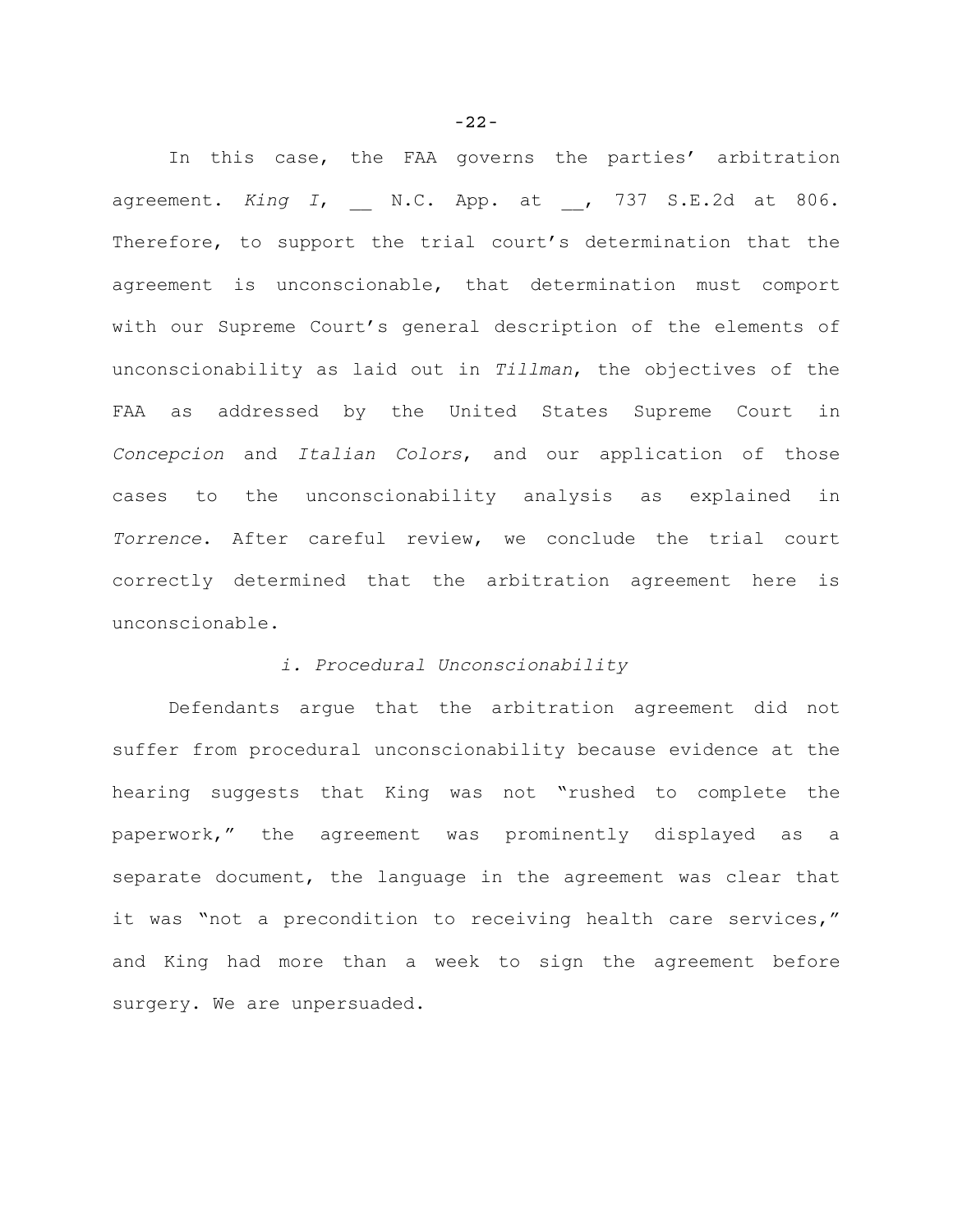First, we note that Defendants do not argue that they took any *active* steps, in accordance with their fiduciary duty, to make a "full, open disclosure of material facts" to King before he signed the arbitration agreement. At most, they assert that they did not hinder King's ability to complete the paperwork and that the agreement, on its own, was not so obfuscatory as to render its presentation procedurally unconscionable. This is not sufficient to meet their burden of showing that they acted openly, fairly, and honestly in bringing about the transaction. As such, the mere fact that King was not rushed to complete the "pile" of documents he was asked to sign is not, in this case, sufficient to show a lack of procedural unconscionability.

In addition, the fact that the agreement was displayed as a separate document, with bold lettering at the top, and included the language "not a precondition to receive medical services" does not establish that the agreement was valid and enforceable. As the trial court observed in its order,

> [g]iven the fiduciary relationship between the parties here, the complete absence of any mention of waiver, of the judicial process, of a trial, or of a jury in the [arbitration a]greement, the failure of the physician or any of his agents to explain the waiver intended to be procured by the [arbitration a]greement, and the [arbitration a]greement's convoluted sentence structure and undefined legalistic

-23-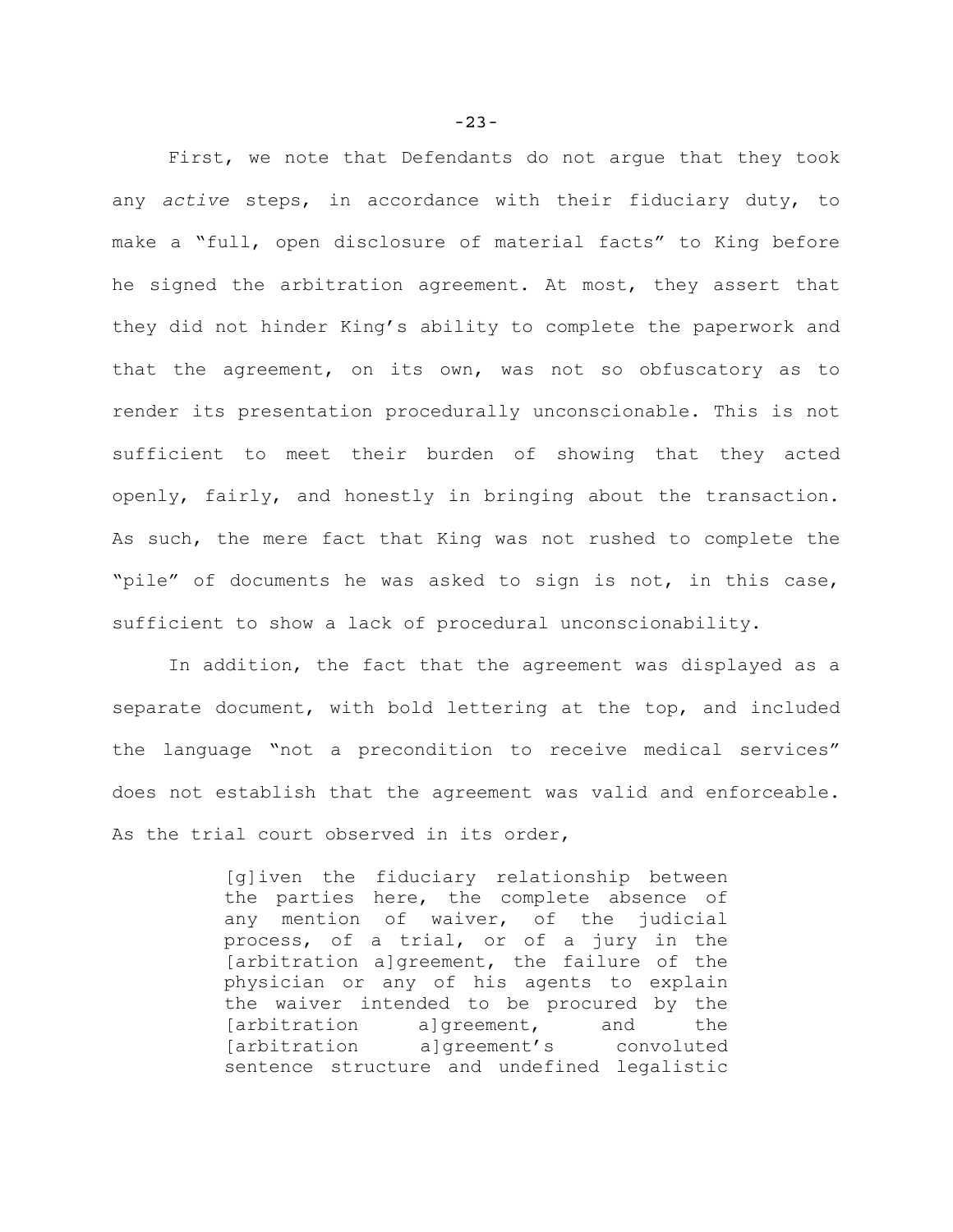terms, this case involves evidence of pronounced procedural unfairness.

In the waiting room on his first visit to Bryant, King was presented with a "pile" of documents to sign, the majority of which required him to include the usual and necessary medical, insurance, and payment information. The arbitration agreement was a part of that pile. The agreement itself lacked any reference to the judicial process or King's constitutional right to a jury trial, omitting the words "jury," "judge," or "trial." The agreement did not define the term "arbitration" and included a "convoluted" sentence at the end, which  $-$  among other things  $$ omitted the verb necessary to understand the meaning of the "not a precondition to receive medical services" language. Given Defendants' fiduciary duty as well as the defects in the presentation and language of the agreement, even accepting *arguendo* that the agreement was "prominently displayed," Defendants have failed to establish that the agreement was not procedurally unconscionable. *Cf. Westmoreland v. High Point Healthcare Inc.*, \_\_ N.C. App. \_\_, \_\_, 721 S.E.2d 712, 718 (2012) (concluding that an arbitration agreement was not procedurally unconscionable when it advised the plaintiff of her right to consult with an attorney, advised her of her right to receive an explanation or clarification from staff, and provided that she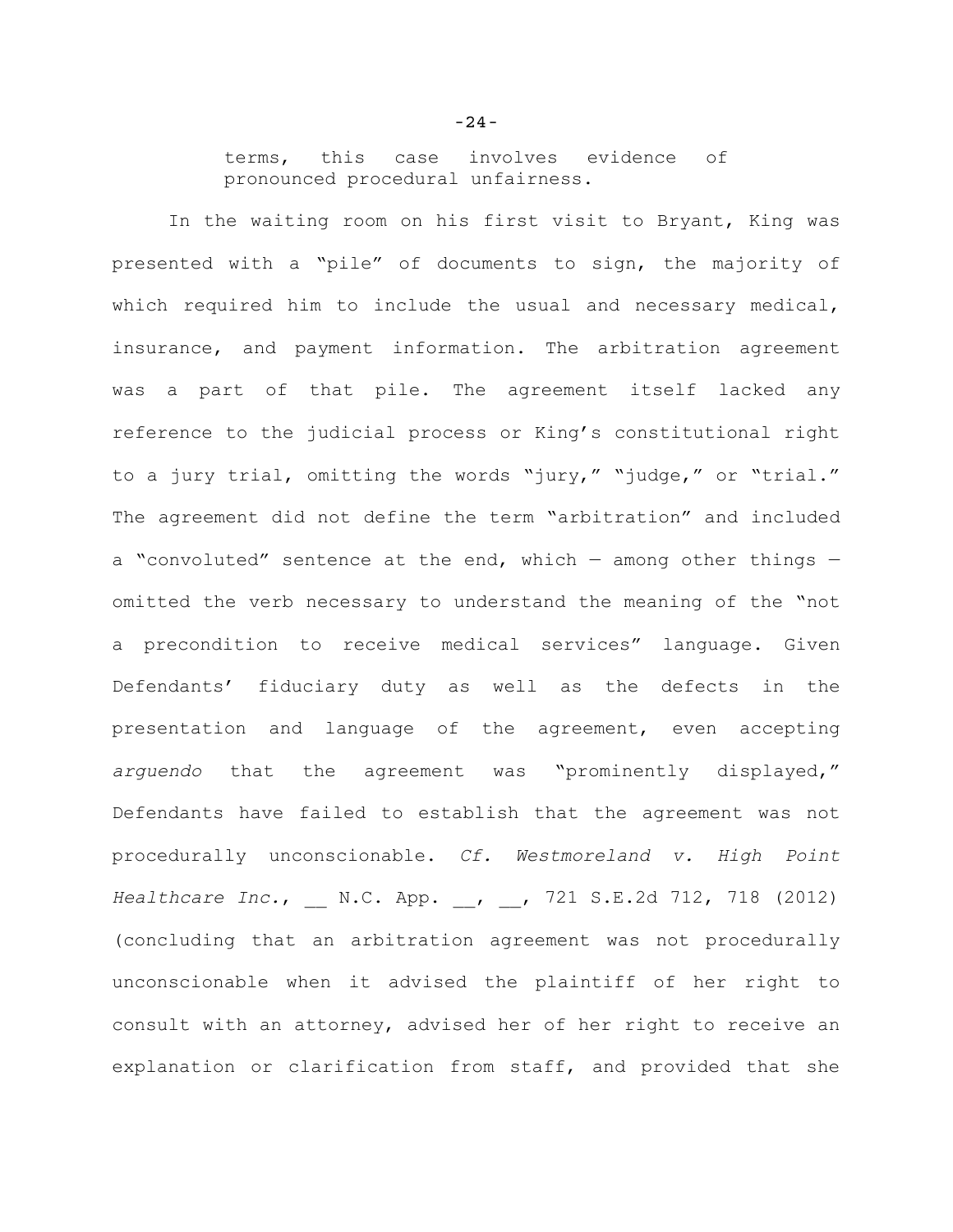was not required to sign it in order for her father to be admitted to the facility).

Lastly, the fact that King had "more than a week" before surgery to review and sign the agreement does not save Defendants' argument. The trial court's unchallenged findings of fact state clearly that King was not given a copy of the arbitration agreement to take with him when he went home. Thus, even assuming this extra time would have affected the validity of the agreement, King was not able to take advantage of it.

Given (1) the fact that we analyze the agreement here in the context of the fiduciary duty Defendants owed King, (2) the disparate levels of sophistication between the parties, (3) the nature of the delivery of the agreement, and (4) *Defendants' burden* because of their fiduciary duty to King to provide full and open disclosure of the material facts surrounding the transaction between the parties, we hold that the arbitration agreement suffered from significant procedural unconscionability. King did not have a meaningful choice between whether to sign the agreement or not. Accordingly, Defendants' argument is overruled.

*ii. Substantive Unconscionability*

-25-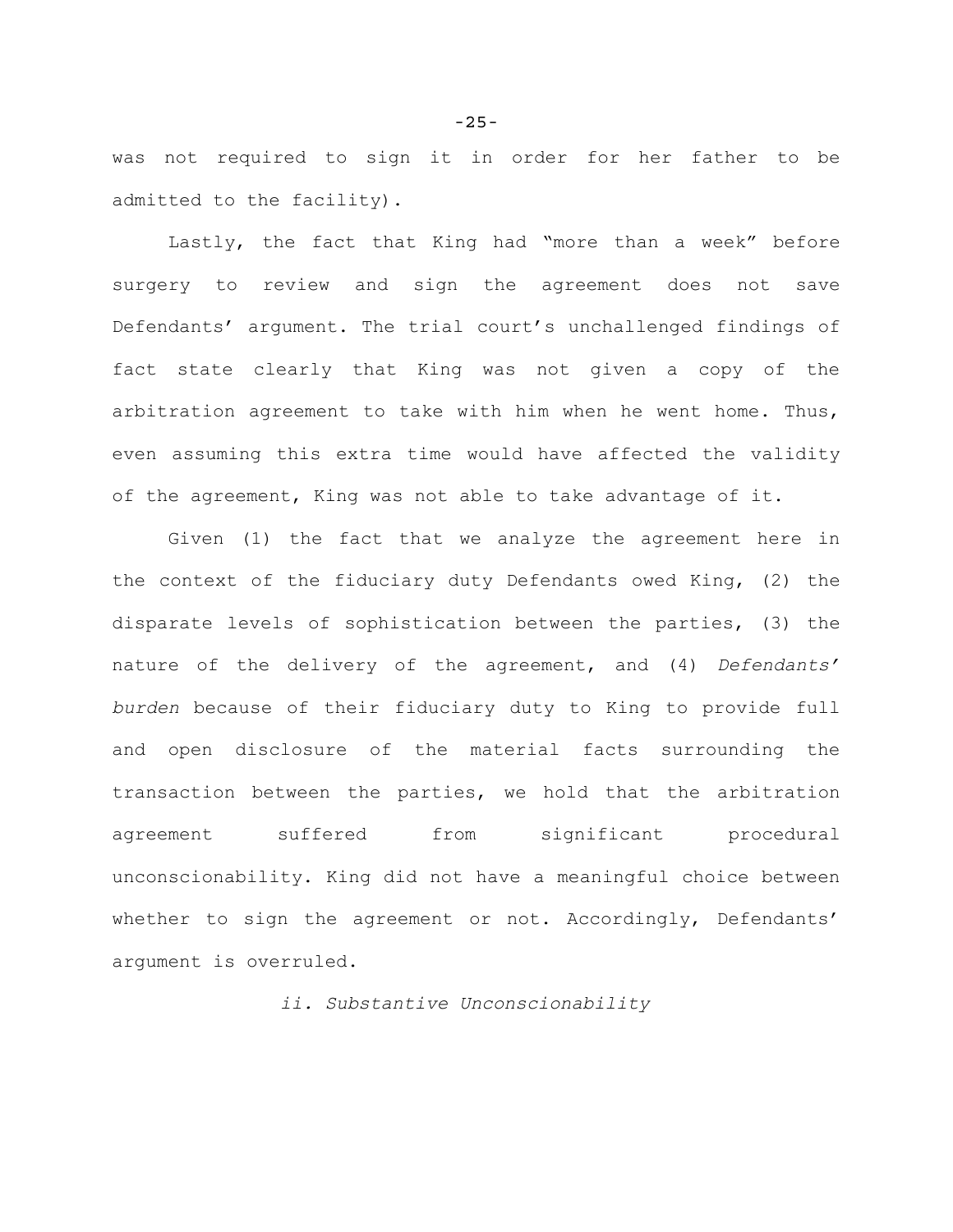Defendants argue that the arbitration agreement was not a product of substantive unconscionability because the requirement of at least one physician arbitrator is irrelevant to the issue of unconscionability, citing a number of cases from other jurisdictions. Defendants also assert that the agreement is not unconscionable because arbitration is not prohibitively expensive for Plaintiffs. Pursuant to our opinion in *Torrence*, *surpa*, we agree with Defendants that the cost of arbitration and the selection of a particular arbitrator is not relevant to the issue of substantive unconscionability. Nonetheless, we conclude that the particular terms of this contract evidence a lack of substantive fairness which, when coupled with Defendants' fiduciary duty, constitutes some evidence of substantive unconscionability.

Here, unlike *Torrence*, the arbitration agreement includes no reference to King's right to litigate any future dispute in a court of law. The agreement does not mention that King is forfeiting his right to a jury or a judge. Moreover, the only element of the agreement that attempts to communicate to the would-be signor  $-$  here, King  $-$  that he is not required to accept the agreement in order to see his physician is incomprehensible. These failures result in a harsh, one-sided, and oppressive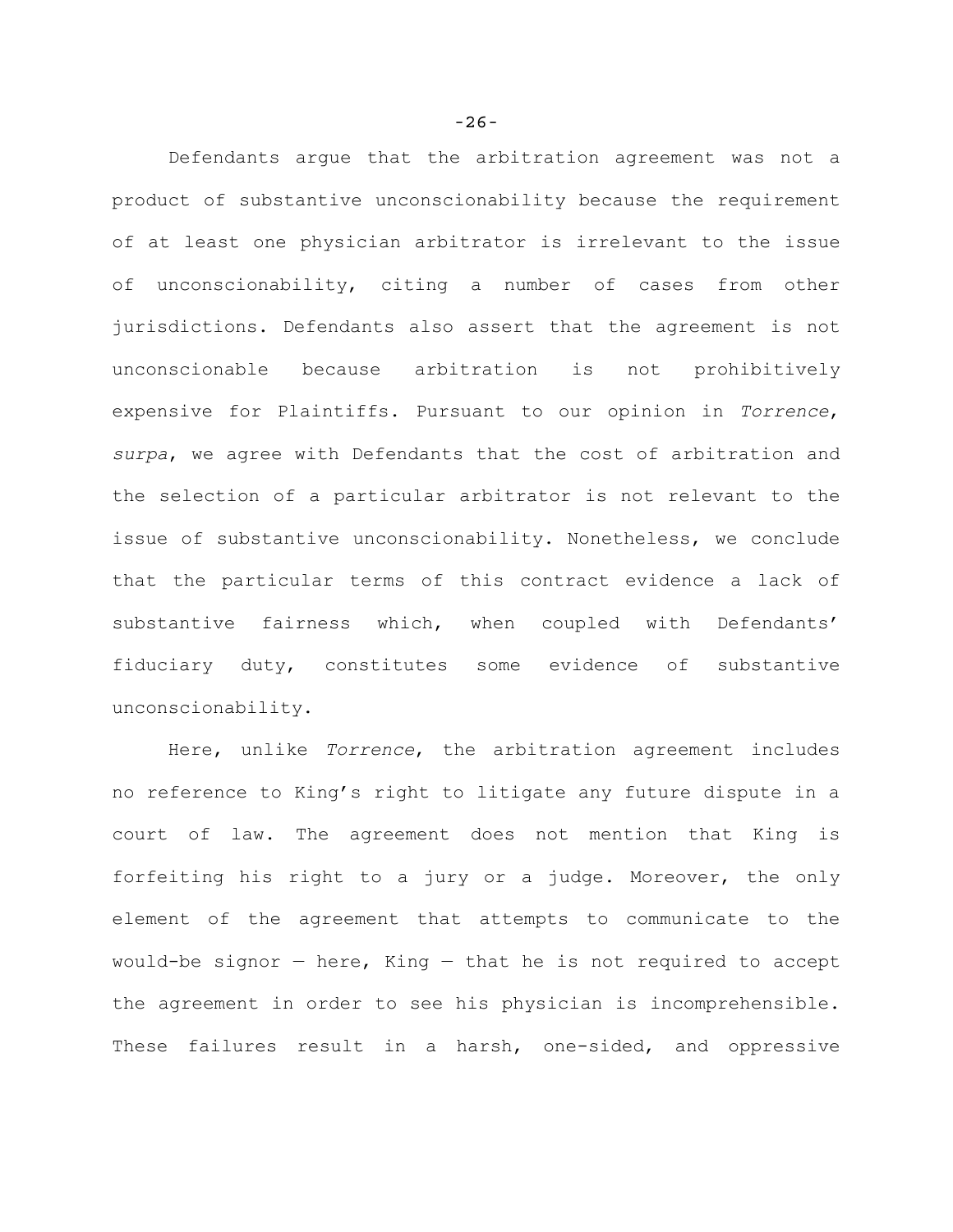instrument that is, at least in part, substantively unconscionable. As a result, an order compelling arbitration would preclude King from fully and effectively vindicating his rights. Accordingly, we hold that the trial court did not err by denying Defendants' motion to compel arbitration on grounds that the agreement is substantively unconscionable.

## *IV. Conclusion*

As our Supreme Court stated in *Tillman* and this Court reiterated in *Torrence*, an ultimate finding of unconscionability may be made when the contract presents a pronounced measure of procedural unfairness and only a minimal degree of substantive unfairness or *vice versa*. *Tillman*, 362 N.C. at 103, 655 S.E.2d at 370; Torrence, N.C. App. at , 753 S.E.2d at 807. Numerically speaking, a contract may be considered unconscionable when it suffers from even 99% procedural unconscionability and only 1% substantive unconscionability or *vice versa*. *See Tillman*, 362 N.C. at 103, 655 S.E.2d at 370; *Torrence*, N.C. App. at , 753 S.E.2d at 807. Here, King signed the agreement pursuant to a pronounced measure of procedural unconscionability and an adequate measure of substantive unconscionability. This is sufficient to support an ultimate finding of unconscionability.

-27-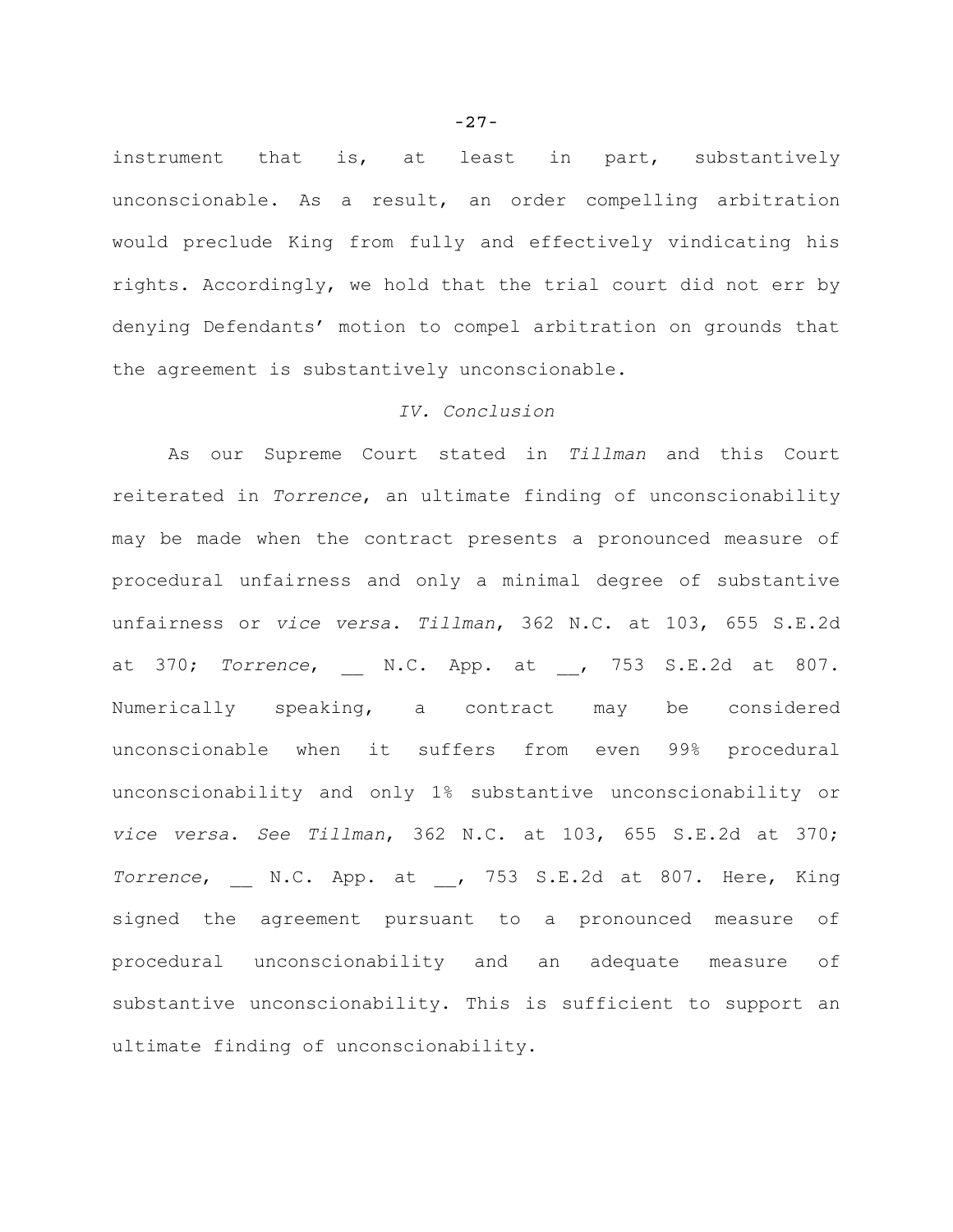We also point out that, unlike the arbitration agreements in *Tillman*, *Concepcion*, *Italian Colors*, and *Torrence*, this agreement is unconscionable because of Defendants' failure to properly prepare and present the arbitration agreement to King in the context of their confidential, physician-patient, fiduciary relationship. If the agreement had included suitable notice provisions and Defendants had satisfied their duty to affirmatively disclose all facts material to the transaction, the arbitration agreement would have been enforceable. Thus, our application of the unconscionability defense in this case is not a broad condemnation of arbitration agreements in general, the arbitration process itself, or arbitration agreements employed in the physician-patient context. Indeed, we acknowledge the strong public policy in favor of arbitration under North Carolina law and the FAA. Nonetheless, we must conclude that in the limited factual circumstances presented here, Defendants submitted an agreement to King that was unconscionable by its terms  $-$  or lack thereof  $-$  and the manner of its presentation, eliminating any meaningful choice on the part of King. Therefore, under section 2 of the FAA and our State's general contract formation defense of unconscionability, we hold that

-28-